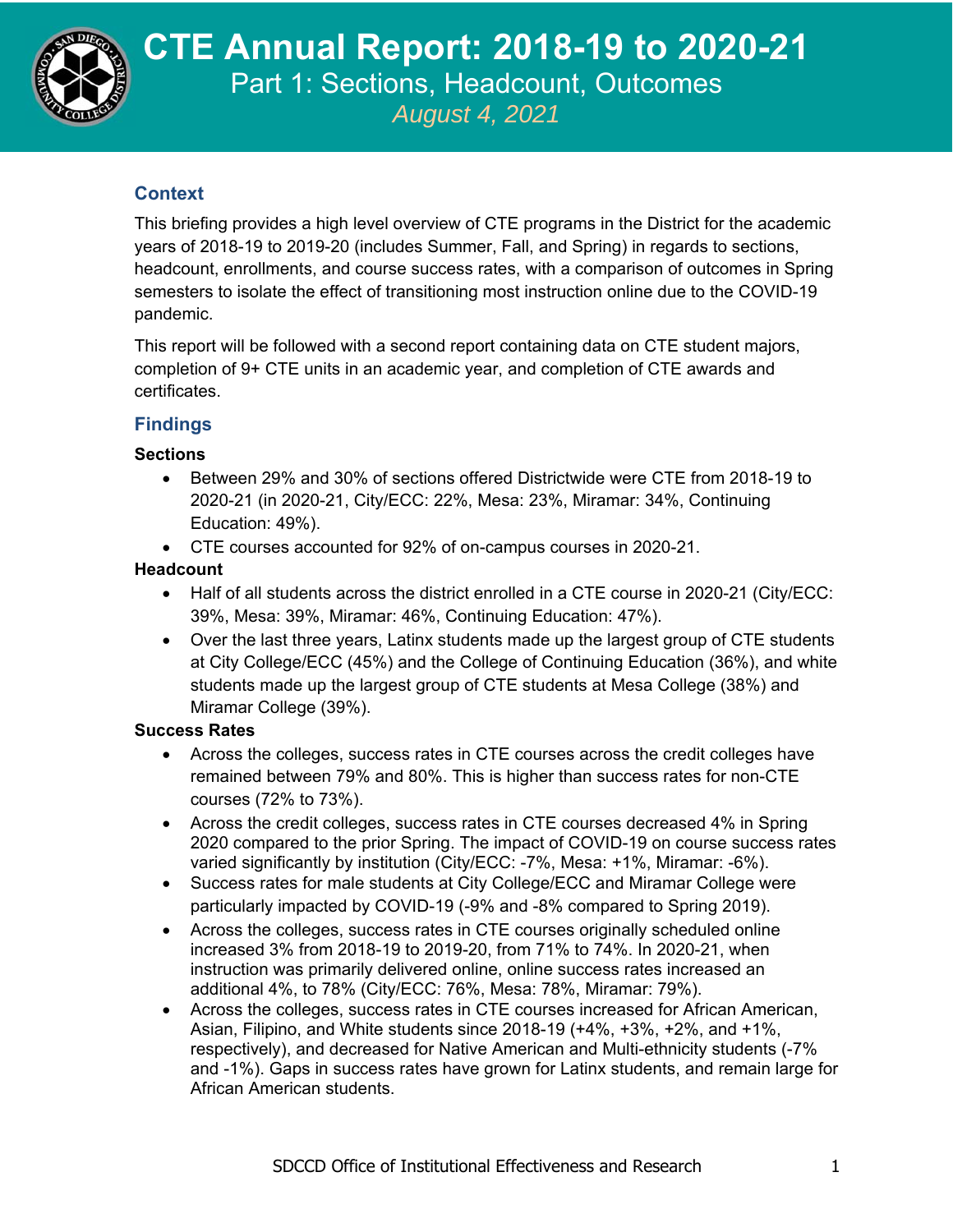## **Metrics and Definitions**

- **CTE Enrollment**: An enrollment in a section with a Student Accountability Model (SAM) code of Apprenticeship (A), Advanced Occupational (B), or Clearly Occupational (C), or a Taxonomy of Program (TOP) code listed on the California Community Colleges Strong Workforce Program website<sup>1</sup> as "CTE."
- **Enrollment**: An instance of a student taking a class. One student taking two classes counts twice.
- **Headcount**: Unduplicated count of students. One student taking two classes counts once.
- **Online**: In 2018-19 or 2019-20, a section scheduled fully online, partially online, or as a hybrid. In 2020-21, a section scheduled either as asynchronous or synchronous Online.
- **Success Rate**: The count of successful enrollments out of total valid enrollments as of end-of-term. In Spring 2020 going forward, includes Excused Withdrawals (EWs) as an unsuccessful enrollment (EWs have typically been excluded from Success Rate calculations, but are included Spring 2020 going forward to reflect the impact of COVID-19).

## **Exclusions**

Unless otherwise noted, data reflected in this briefing reflects valid enrollments as of end-ofterm.

- Tentative, cancelled, and tutoring sections excluded.
- Credit by exam excluded.
- For the credit colleges, non-state supported, apprenticeship, and non-credit sections excluded.
- For the College of Continuing Education, apprenticeship, fee, and contract sections excluded.
- Enrollments in duplicate COVID-19 sections for Spring 2020 at the College of Continuing Education excluded. As part of Continuing Education's transition to online instruction, new section identifiers were created for all sections which transitioned online. As of the production of this report, investigations are currently under way to identify which enrollments in these sections were maintained from before the transition (and should be excluded), and which enrollments were new (and should be included).

# **Additional Notes**

 $\overline{a}$ 

 Headcount disaggregations for non-binary students became available in 2019-20 as the district transitioned to Campus Solutions; this data was not available in 2018-19.

<sup>1</sup> https://www.calpassplus.org/Launchboard/SWP-MDD?metric=SW\_122#\_Toc46492562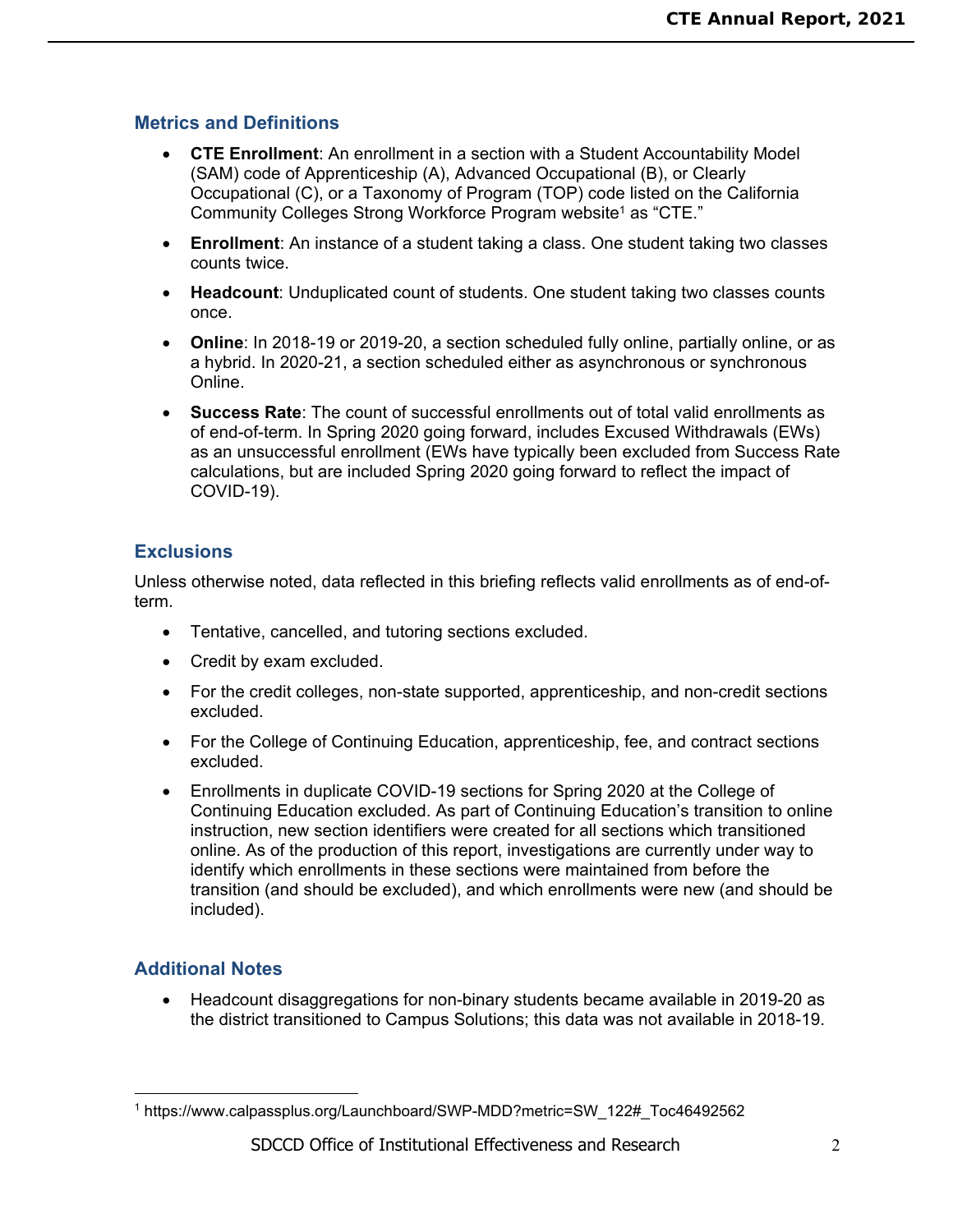## **Contents**

| $\mathbf 1$ . |  |
|---------------|--|
| 2.            |  |
| 3.            |  |
| 4.            |  |
| 5.            |  |
|               |  |
| 6.            |  |
| 7.            |  |
| 8.            |  |
| 9.            |  |
| 10.           |  |
|               |  |
| 11.           |  |
| 12.           |  |
| 13.           |  |
| 14.           |  |
| 15.           |  |
| 16.           |  |
| 17.           |  |
|               |  |
|               |  |

# **Figures**

| Figure 4.CTE Student Representation, by Ethnicity, 2018-19 to 2020-21 15             |  |
|--------------------------------------------------------------------------------------|--|
|                                                                                      |  |
|                                                                                      |  |
| Figure 7. CTE Success Rate Gaps between highest group (Asian), All Credit Colleges22 |  |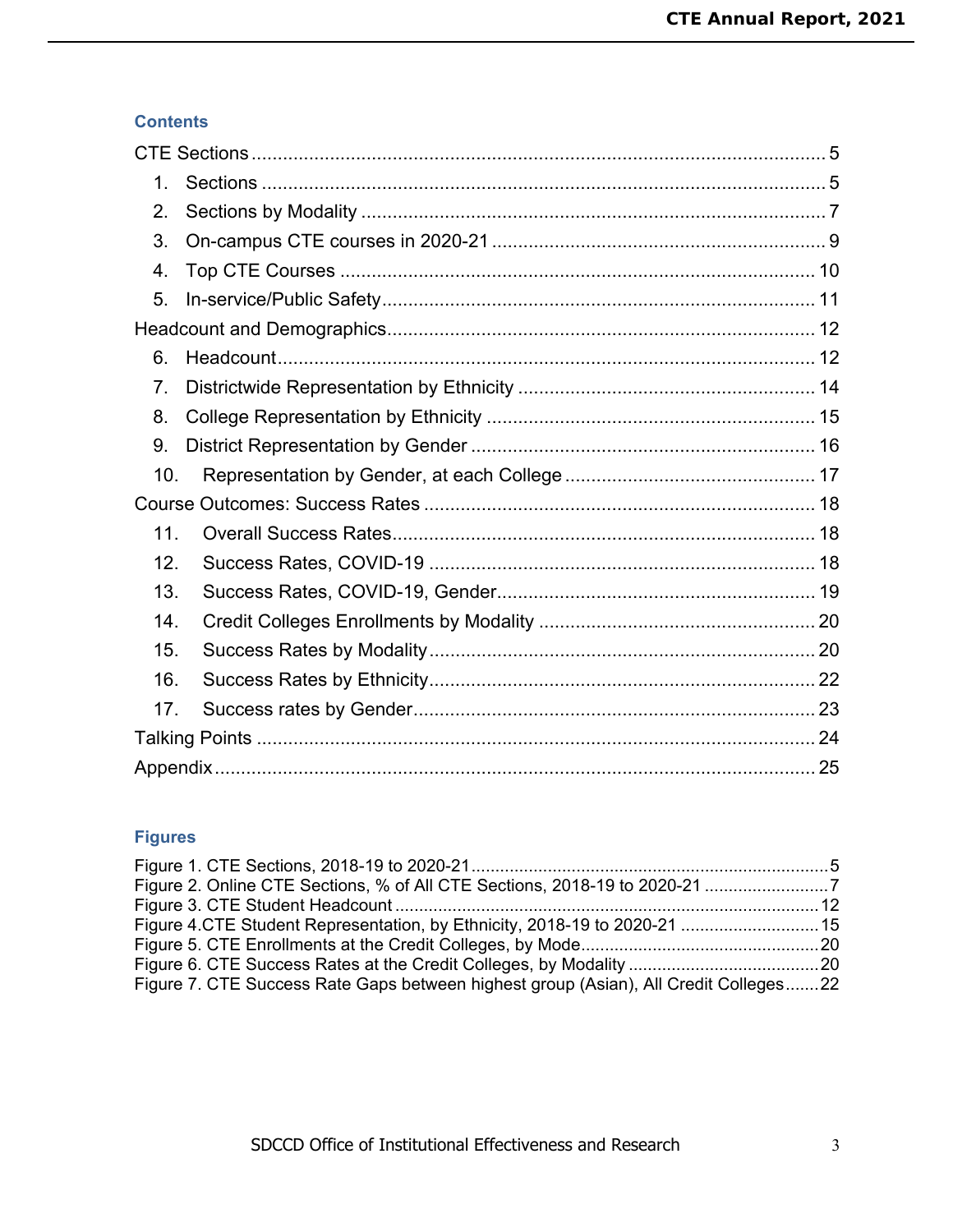## **Tables**

| Table 1. Sections by Academic Year and CTE status, 2018-19 to 2019-20 6              |  |
|--------------------------------------------------------------------------------------|--|
|                                                                                      |  |
|                                                                                      |  |
|                                                                                      |  |
| Table 5. Declining In-service/Public Safety ADJU and FIPT Sections and Enrollments11 |  |
| Table 6. Headcount by Academic Year                                                  |  |
|                                                                                      |  |
| Table 8. Non-CTE Student Representation, by Ethnicity, Districtwide 14               |  |
| Table 9. Change in representation, CTE Students, Ethnicity, 2018-19 to 2020-2115     |  |
|                                                                                      |  |
|                                                                                      |  |
| Table 12. CTE Student Population Representation by Gender, by College17              |  |
|                                                                                      |  |
|                                                                                      |  |
|                                                                                      |  |
|                                                                                      |  |
|                                                                                      |  |
|                                                                                      |  |
|                                                                                      |  |
|                                                                                      |  |
|                                                                                      |  |
| Table 22. Top 15 CTE Course by Section Count, per college, part 1 of 2 25            |  |
| Table 23. Top 15 CTE Course by Section Count, per college, part 2 of 2 26            |  |
|                                                                                      |  |
|                                                                                      |  |
| Table 26. Spring CTE Success Rates for Male students, by Ethnicity and College29     |  |
| Table 27. Spring CTE Success Rates for Female Students, by Ethnicity and College30   |  |
| Table 28. Gaps in CTE Success Rates between the highest group (Asian) and other      |  |
|                                                                                      |  |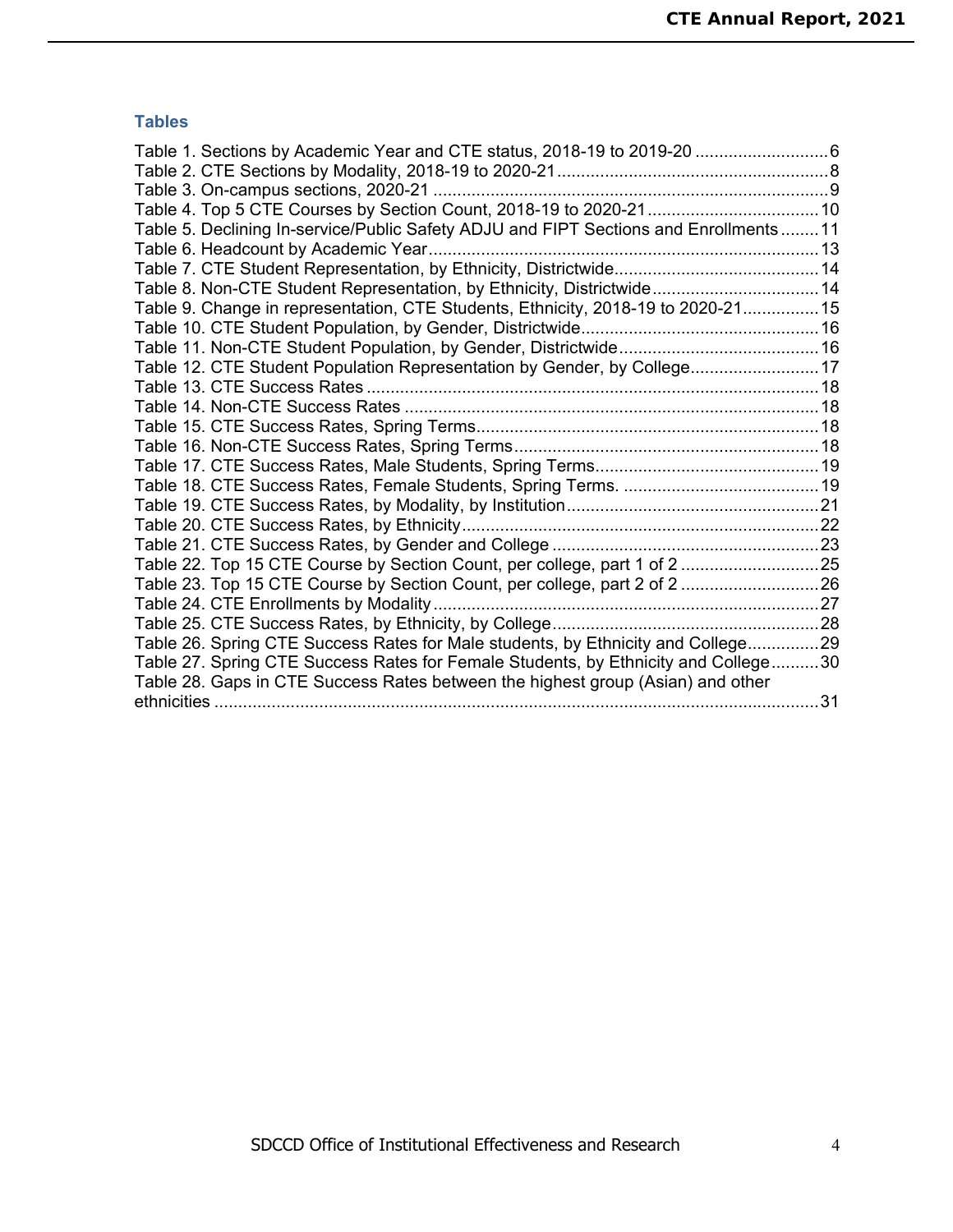### **CTE Sections**

### **1. Sections: There were 3,127 CTE sections offered in 2020-21 across the district, or 30% of all sections that year.**

Across the credit colleges, there were 2,236 CTE sections scheduled in 2020-21, or 26% of all sections at the credit colleges. CTE section counts have decreased 22% compared to 2018-19 (non-CTE section counts decreased 24%).

There were 891 CTE sections at the College of Continuing Education in 2020-21, or 49% of sections there. College of Continuing Education CTE sections counts have decreased 48% from 2018-19 (non-CTE sections counts decreased 59%).

At the credit colleges, decreases in CTE sections at City College were more significant (-30%) than at than at Mesa College (-15%) and Miramar College (-24%).

Over the last three years, CTE courses have accounted for 22%-24% of all sections at City College/ECC, 21%-23% at Mesa College, and 33%-34% at Miramar College.

See Table 1 on the next page for more detail.



#### *Figure 1. CTE Sections, 2018-19 to 2020-21*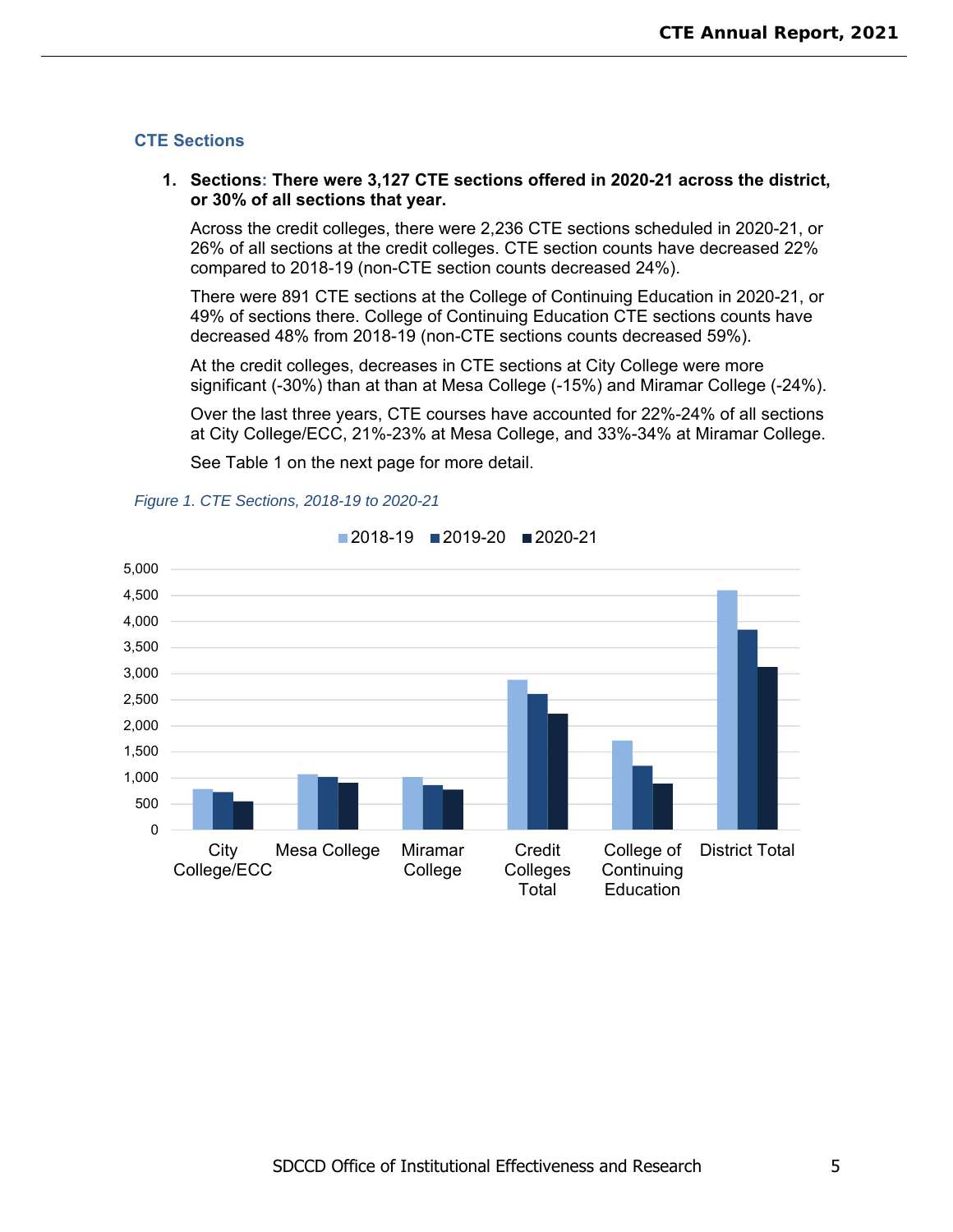|                         |              |              | 2018-19 | 2019-20      |      | 2020-21      |      | 18-19 to           | 18-19 to                 |
|-------------------------|--------------|--------------|---------|--------------|------|--------------|------|--------------------|--------------------------|
|                         |              | <b>Count</b> | %       | <b>Count</b> | $\%$ | <b>Count</b> | %    | $20 - 21$<br>Diff. | 20-21 %<br><b>Change</b> |
|                         | <b>CTE</b>   | 790          | 24%     | 728          | 24%  | 551          | 22%  | $-239$             | $-30%$                   |
| City<br>College/ECC     | Non-CTE      | 2,493        | 76%     | 2,349        | 76%  | 1,918        | 78%  | $-575$             | $-23%$                   |
|                         | <b>Total</b> | 3,283        | 100%    | 3,077        | 100% | 2,469        | 100% | $-814$             | $-25%$                   |
|                         | <b>CTE</b>   | 1,074        | 21%     | 1,022        | 21%  | 908          | 23%  | $-166$             | $-15%$                   |
| Mesa<br>College         | Non-CTE      | 4,069        | 79%     | 3,856        | 79%  | 3,075        | 77%  | -994               | $-24%$                   |
|                         | <b>Total</b> | 5,143        | 100%    | 4,878        | 100% | 3,983        | 100% | $-1,160$           | $-23%$                   |
|                         | <b>CTE</b>   | 1,018        | 34%     | 863          | 33%  | 777          | 34%  | $-241$             | $-24%$                   |
| Miramar<br>College      | Non-CTE      | 1,981        | 66%     | 1,766        | 67%  | 1,506        | 66%  | $-475$             | $-24%$                   |
|                         | <b>Total</b> | 2,999        | 100%    | 2,629        | 100% | 2,283        | 100% | $-716$             | $-28%$                   |
| Credit                  | <b>CTE</b>   | 2,882        | 25%     | 2,613        | 25%  | 2,236        | 26%  | $-646$             | $-22%$                   |
| Colleges                | Non-CTE      | 8,543        | 75%     | 7,971        | 75%  | 6,499        | 74%  | $-2,044$           | -24%                     |
| Total                   | <b>Total</b> | 11,425       | 100%    | 10,584       | 100% | 8,735        | 100% | $-2,690$           | $-24%$                   |
|                         | <b>CTE</b>   | 1,719        | 43%     | 1,232        | 43%  | 891          | 49%  | $-828$             | -48%                     |
| Continuing<br>Education | Non-CTE      | 2,251        | 57%     | 1,606        | 57%  | 913          | 51%  | $-1,338$           | $-59%$                   |
|                         | <b>Total</b> | 3,970        | 100%    | 2,838        | 100% | 1,804        | 100% | $-2,166$           | $-55%$                   |
|                         | <b>CTE</b>   | 4,601        | 30%     | 3,845        | 29%  | 3,127        | 30%  | $-1,474$           | $-32%$                   |
| <b>District Total</b>   | Non-CTE      | 10,794       | 70%     | 9,577        | 71%  | 7,412        | 70%  | $-3,382$           | $-31%$                   |
|                         | <b>Total</b> | 15,395       | 100%    | 13,422       | 100% | 10,539       | 100% | $-4,856$           | $-32%$                   |

*Table 1. Sections by Academic Year and CTE status, 2018-19 to 2019-20* 

*Note. Excludes tentative and cancelled sections. Excludes sections with no enrollments. Excludes non-state supported and non-credit sections from the credit colleges. Excludes apprenticeship sections from City College. Excludes fee and apprenticeship sections from the College of Continuing Education.*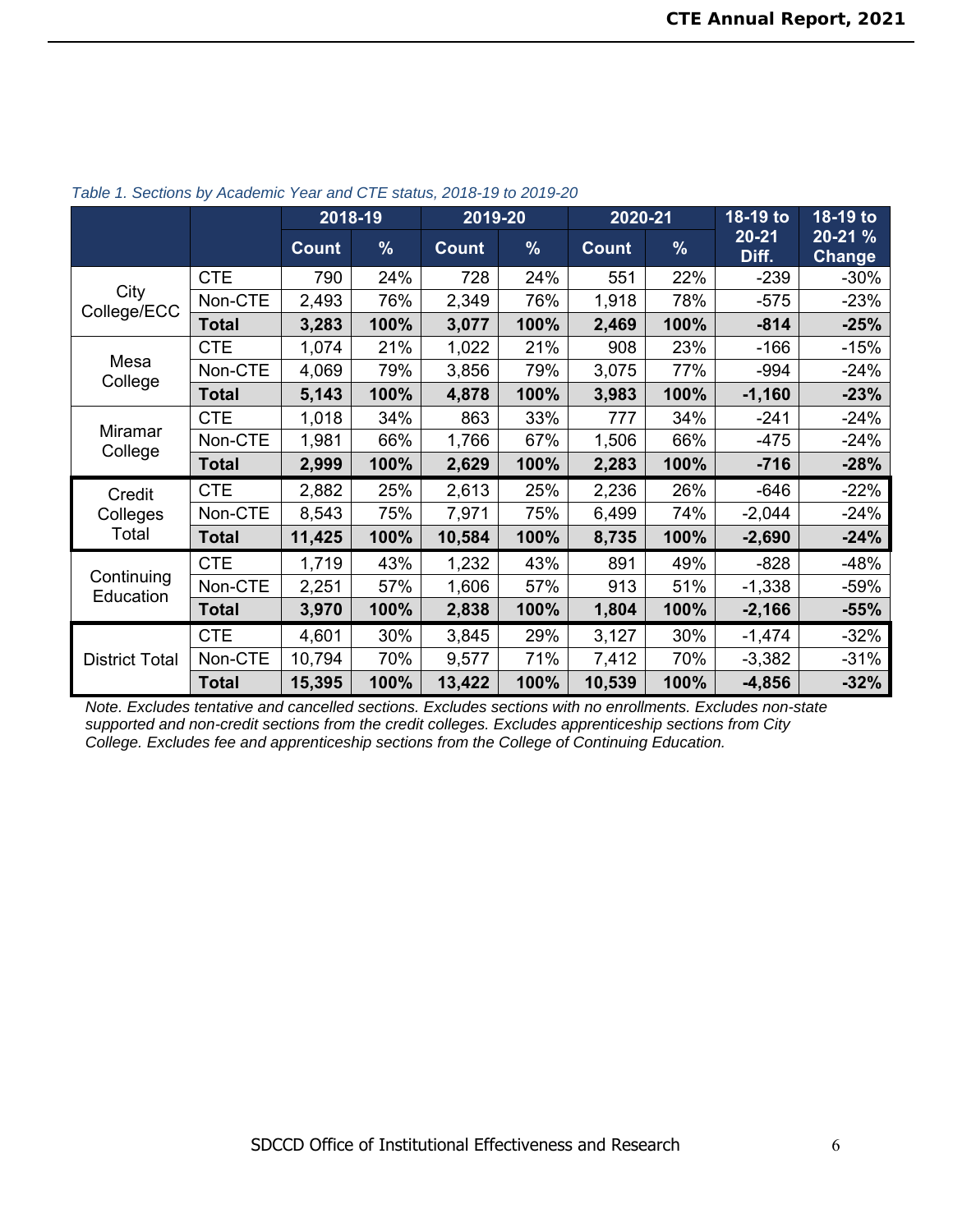**2. Sections by Modality: CTE sections had been increasingly scheduled online as of the beginning of the Spring 2020 term. As part of the district's response to COVID-19, instruction was moved primarily online for the 2020-21 academic year.** 

As of the beginning of the Spring 2020 semester, online sections accounted for 37% of all CTE sections at the credit colleges in 2019-20, compared to 30% the prior year. At the College of Continuing Education, online CTE sections accounted for 14% of 2019-20 sections, compared to 11% the prior year.

In 2020-21, 86% of CTE sections across the district were scheduled online (City/ECC: 99%, Mesa: 83%, Miramar: 71%, CE: 94%).

See Table 2 on the next page for more detail.



*Figure 2. Online CTE Sections, % of All CTE Sections, 2018-19 to 2020-21* 

There were 2,752 sections **originally scheduled online** across the district in 2019-20 (CTE and non-CTE). 42% of all online sections in 2019-20 were in CTE courses (City/ECC: 38%, Mesa: 39%, Miramar: 41%, Continuing Education: 63%). This was comparable to 2018-19, when 43% of all online sections were in CTE courses (City/ECC: 41%, Mesa: 37%, Miramar: 40%, Continuing Education: 70%).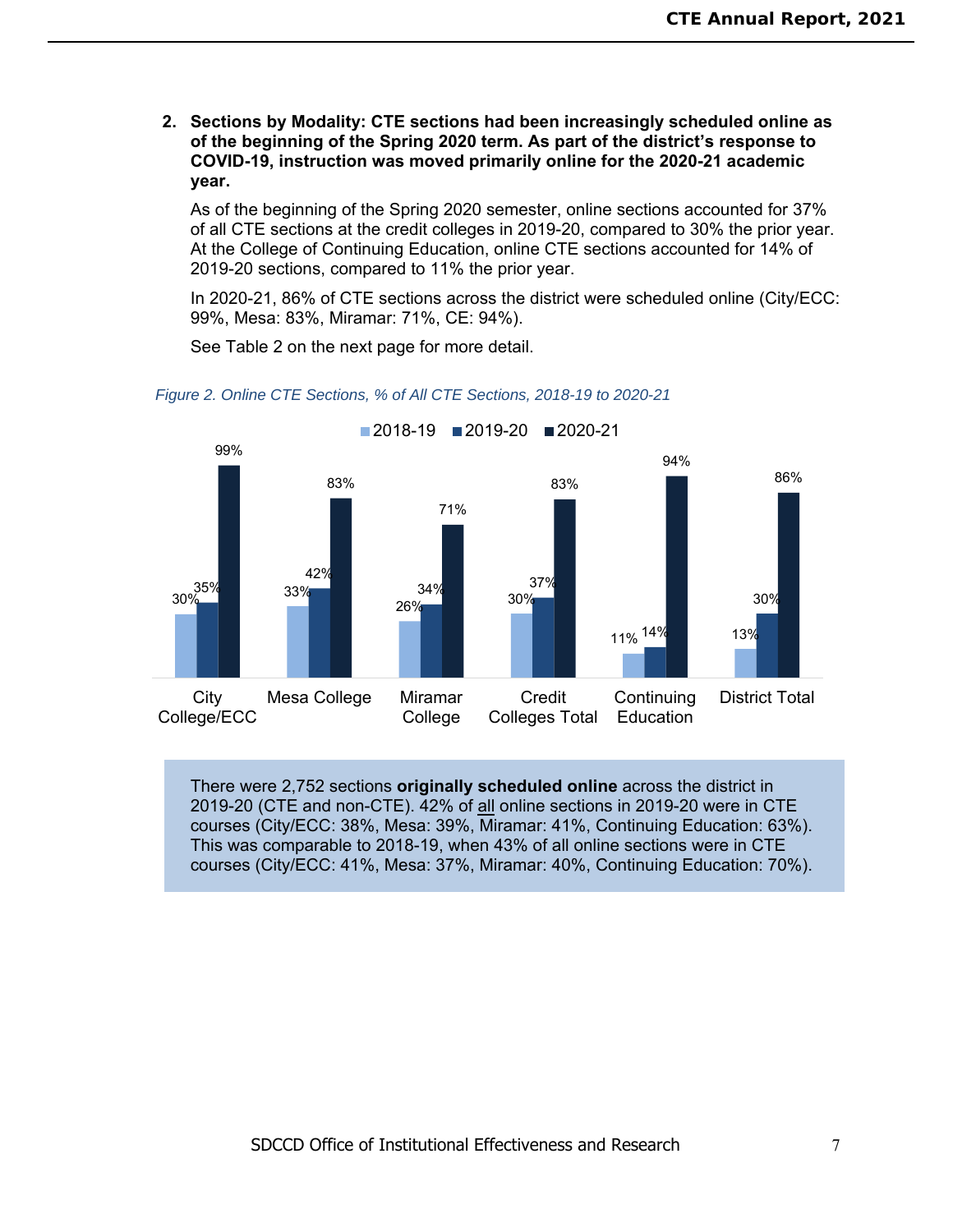|                       |              | 2018-19      |      | 2019-20      |               | 2020-21      |       |
|-----------------------|--------------|--------------|------|--------------|---------------|--------------|-------|
|                       |              | <b>Count</b> | $\%$ | <b>Count</b> | $\frac{9}{6}$ | <b>Count</b> | $\%$  |
|                       | Online       | 234          | 30%  | 255          | 35%           | 544          | 99%   |
| City<br>College/ECC   | On-campus    | 556          | 70%  | 473          | 65%           |              | $1\%$ |
|                       | Total        | 790          | 100% | 728          | 100%          | 551          | 100%  |
|                       | Online       | 358          | 33%  | 425          | 42%           | 758          | 83%   |
| Mesa<br>College       | On-campus    | 716          | 67%  | 597          | 58%           | 150          | 17%   |
|                       | Total        | 1,074        | 100% | 1,022        | 100%          | 908          | 100%  |
|                       | Online       | 269          | 26%  | 295          | 34%           | 553          | 71%   |
| Miramar<br>College    | On-campus    | 749          | 74%  | 568          | 66%           | 224          | 29%   |
|                       | <b>Total</b> | 1,018        | 100% | 729          | 100%          | 777          | 100%  |
| Credit                | Online       | 861          | 30%  | 975          | 37%           | 1,855        | 83%   |
| Colleges              | On-campus    | 2,021        | 70%  | 1,638        | 63%           | 381          | 17%   |
| Total                 | Total        | 2,882        | 100% | 2,613        | 100%          | 2,236        | 100%  |
| College of            | Online       | 195          | 11%  | 178          | 14%           | 835          | 94%   |
| Continuing            | On-campus    | 1,524        | 89%  | 1,054        | 86%           | 56           | 6%    |
| Education             | <b>Total</b> | 4,974        | 100% | 1,232        | 100%          | 891          | 100%  |
|                       | Online       | 1,056        | 13%  | 1,153        | 30%           | 2,690        | 86%   |
| <b>District Total</b> | On-campus    | 3,545        | 45%  | 2,692        | 70%           | 437          | 14%   |
|                       | Total        | 7,856        | 100% | 3,845        | 100%          | 3,127        | 100%  |

### *Table 2. CTE Sections by Modality, 2018-19 to 2020-21*

*Note. Excludes tentative and cancelled sections. Excludes sections with no enrollments. Excludes non-state supported and non-credit sections from the credit colleges. Excludes apprenticeship sections from City College. Excludes fee and apprenticeship sections from the College of Continuing Education.*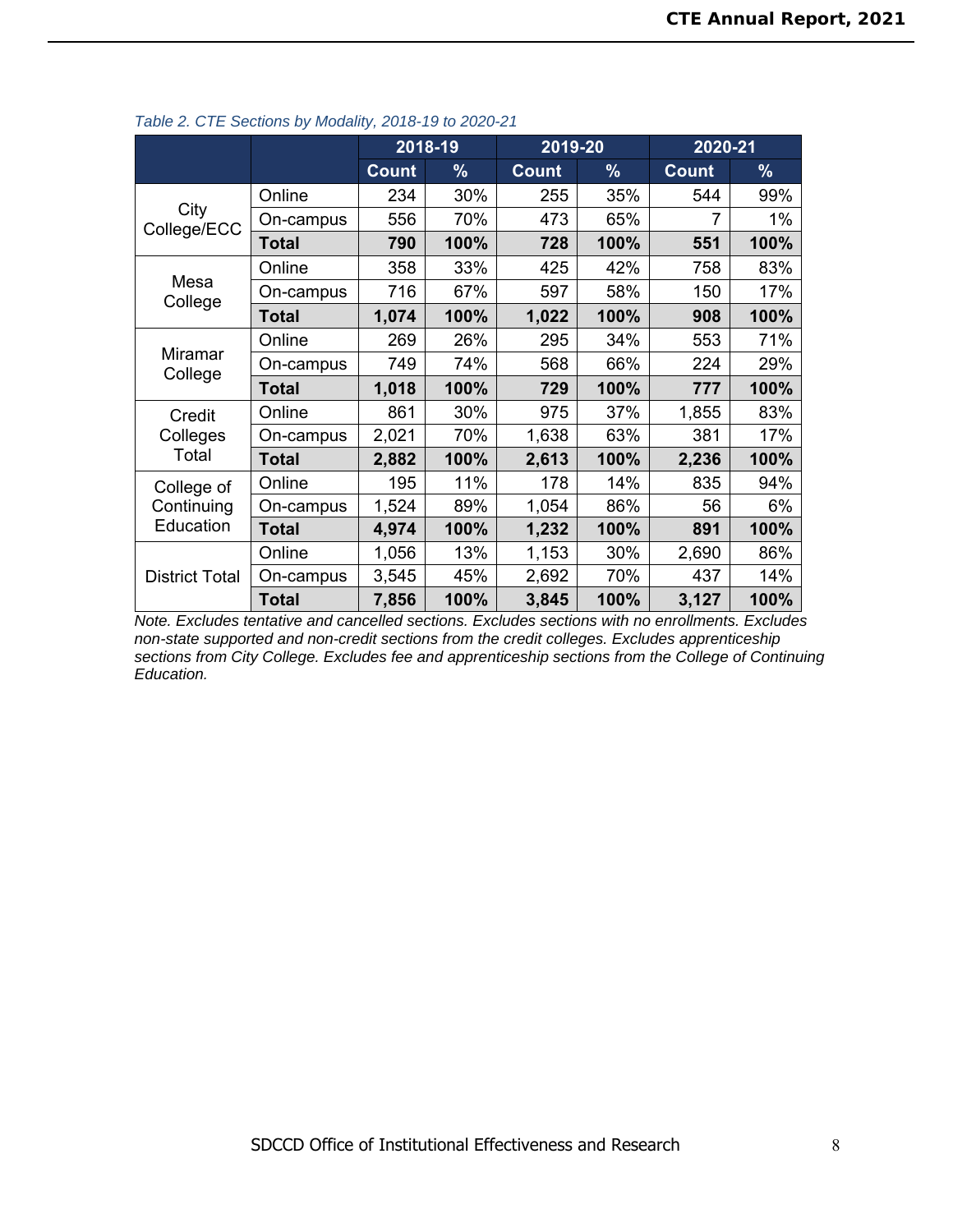**3. On-campus CTE courses in 2020-21: Nearly all on-campus instruction in the 2020-21 academic year was accounted for by CTE courses (437 of the 477 oncampus sections across the District in 2020-21 were CTE, or 92%).** 

While the majority of CTE courses in 2020-21 were offered online in response to the COVID-19 pandemic (86% across the district), a number of courses were offered oncampus:

- **City College On-campus CTE courses** included CHIL270 (3 sections)
- **Mesa College On-campus CTE courses** included WORK270 (16 sections), FASH270 (8 sections), and CHIL270 (7 sections).
- **Miramar College On-campus CTE courses** were largely in ADJU (79 sections), AVIM (60 sections), FIPT (43 sections), and MLTT (35 sections).
- **College of Continuing Education On-campus CTE courses** were largely in MECT431 (22 sections), HLTH605 and HLTH606 (12 sections), and INDT (20 sections).

|            |                                        | <b>Sections</b> | % of Total On-<br>campus Sections |
|------------|----------------------------------------|-----------------|-----------------------------------|
|            | City College/ECC                       | 7               | 1%                                |
|            | Mesa College                           | 150             | 31%                               |
| <b>CTE</b> | Miramar College                        | 224             | 47%                               |
|            | <b>Credit Colleges Total</b>           | 381             | 80%                               |
|            | <b>College of Continuing Education</b> | 56              | 12%                               |
|            | <b>Districtwide Total</b>              | 437             | 92%                               |
|            | City College/ECC                       | 27              | 6%                                |
|            | Mesa College                           | 12              | 3%                                |
| Non-       | Miramar College                        | 1               | $0\%$                             |
| <b>CTE</b> | <b>Credit Colleges Total</b>           | 40              | 8%                                |
|            | <b>College of Continuing Education</b> | 0               | 0%                                |
|            | <b>Districtwide Total</b>              | 40              | 8%                                |
|            | <b>Total On-campus, Districtwide</b>   | 477             | 100%                              |

#### *Table 3. On-campus sections, 2020-21*

*Note 1. Excludes tutoring, canceled, and tentative sections.* 

*Note 2. Excludes non-state supported, apprenticeship, and non-credit sections from the credit colleges.*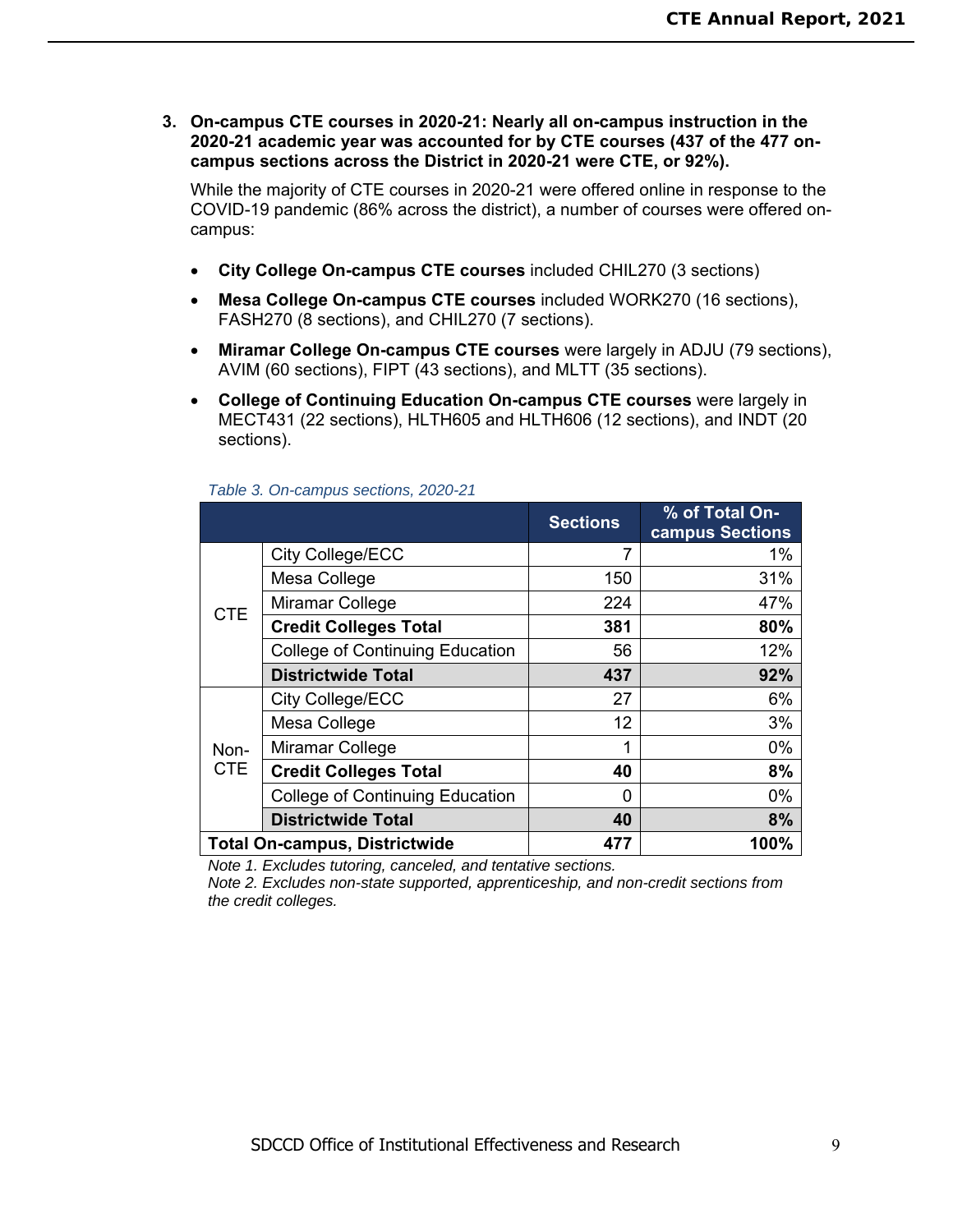### **4. Top CTE Courses: Business courses account for 3 of the top 15 CTE courses at each college by section count across the last three years (BUSE 140, BUSE 119, BUSE 100).**

Other CTE courses most commonly offered at the credit colleges include CHIL 101, NUTR 150, ACCT 116A, ACCT 116B, and MARK 100.

It appears that COVID-19 impacted City College's ability to offer WORK 270: that college offered 15 and 10 sections of WORK 270 in 2018-19 and 2019-20, and just 1 section in 2020-21. Cosmetology labs at City College (COSM 90L and COSM 80L) were also similarly impacted (2019-20: 7 sections of each course, 2020-21: 3 sections of each course).

Mesa College reduced BUSE 140 and CISC 181 sections in 2020-21 (-6 and -7 sections, respectively), compared to the prior year.

Compared to 2019-20, Miramar College reduced sections in 2020-21 in ADJU 361S (-13), ADJU 300A (-12), and EMGM 105A (-7). On the other hand, there were 16 more sections in ADJU 361R (Regional Officer Training) in 2020-21 compared to 2019-20.

|                     |                 | 2018-19 | 2019-20 | 2020-21 | <b>3-Year Total</b> |
|---------------------|-----------------|---------|---------|---------|---------------------|
|                     | <b>CHIL 101</b> | 21      | 20      | 20      | 61                  |
|                     | <b>NUTR 150</b> | 12      | 18      | 19      | 49                  |
| City<br>College/ECC | <b>CISC 181</b> | 16      | 13      | 13      | 42                  |
|                     | ACCT 116A       | 14      | 12      | 11      | 37                  |
|                     | <b>RTVF 160</b> | 11      | 11      | 11      | 33                  |
|                     | <b>BUSE 140</b> | 35      | 33      | 27      | 95                  |
| Mesa                | <b>CISC 181</b> | 33      | 33      | 26      | 92                  |
| College             | <b>NUTR 150</b> | 30      | 31      | 28      | 89                  |
|                     | ACCT 116A       | 34      | 29      | 26      | 89                  |
|                     | <b>BUSE 119</b> | 29      | 23      | 22      | 74                  |
|                     | ADJU 361R       | 30      | 21      | 37      | 88                  |
| Miramar             | <b>BUSE 100</b> | 21      | 19      | 19      | 59                  |
| College             | EMGM 105A       | 23      | 21      | 14      | 58                  |
|                     | <b>ADJU 101</b> | 20      | 16      | 16      | 52                  |
|                     | <b>EMGM 106</b> | 23      | 12      | 14      | 49                  |
|                     | <b>PASV 530</b> | 59      | 57      | 53      | 169                 |
| College of          | <b>OFSY 575</b> | 54      | 35      | 29      | 118                 |
| Continuing          | <b>OFSY 596</b> | 58      | 41      | 18      | 117                 |
| Education           | <b>OFSY 541</b> | 54      | 40      | 15      | 109                 |
|                     | <b>OFSY 577</b> | 53      | 33      | 13      | 99                  |

For more detail, see Tables 22 and 23 in the Appendix.

*Table 4. Top 5 CTE Courses by Section Count, 2018-19 to 2020-21*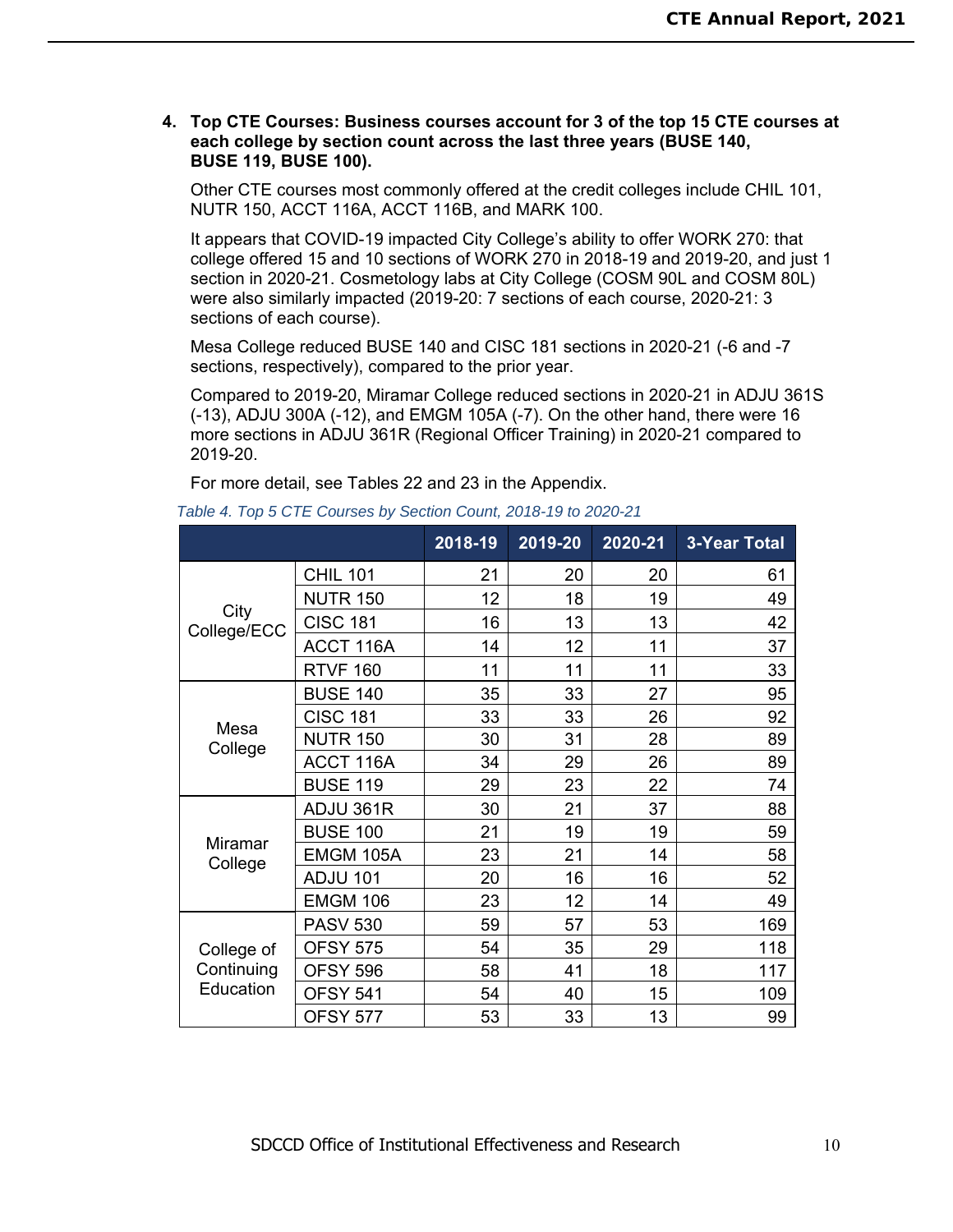### **5. In-service/Public Safety: There were 29% fewer sections of In-service/Public Safety courses in Administration of Justice and Fire Protection in 2020-21 compared to 2018-19. There were 32% fewer enrollments.**

The majority of these sections were scheduled on-campus, and COVID-19 impacted Miramar College's ability to offer these courses. This decrease contributed to decreasing CTE enrollments at Miramar College (-24% in 2020-21 compared to 2018- 19, or 6,725 fewer CTE enrollments).

|              |                    | 2018-19 | 2019-20 | 2020-21 | 18-19 to<br>20-21 Diff. | % Change 18-<br>19 to 20-21 |
|--------------|--------------------|---------|---------|---------|-------------------------|-----------------------------|
|              | <b>Enrollments</b> | 4,891   | 3,609   | 3,228   | $-1,663$                | $-34%$                      |
| <b>ADJU</b>  | Sections           | 124     | 88      | 79      | $-45$                   | $-36%$                      |
| <b>FIPT</b>  | <b>Enrollments</b> | 1,500   | 1,129   | 1,298   | $-202$                  | $-13%$                      |
|              | <b>Sections</b>    | 65      | 46      | 50      | $-15$                   | $-23%$                      |
| <b>Total</b> | <b>Enrollments</b> | 6,391   | 4,738   | 4,526   | $-1,865$                | $-29%$                      |
|              | <b>Sections</b>    | 189     | 134     | 129     | $-60$                   | $-32%$                      |

### *Table 5. Declining In-service/Public Safety ADJU and FIPT Sections and Enrollments*

*Note. There is also a decrease in In-service/Public Safety EMGM courses over this period; a possible inconsistency in a course attribute for one EMGM section in 2019-20 is being investigated as of the production of this report.*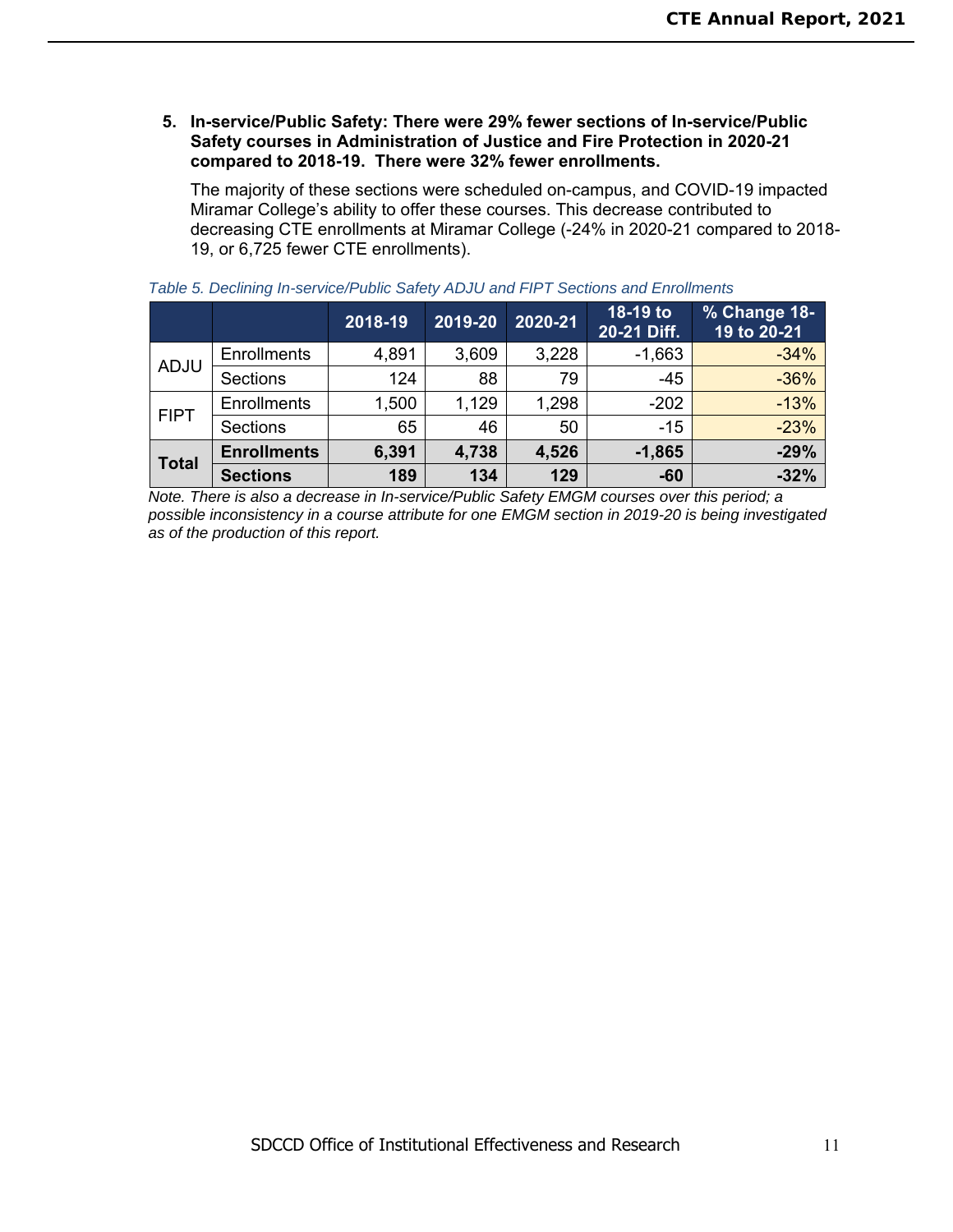### **Headcount and Demographics**

## **6. Headcount: There were 35,713 students enrolled in at least one CTE course across the District in 2020-21, half of all students.**

This is 22% fewer CTE students than in 2018-19 (non-CTE student headcount decreased by 37% over this same period).

Across the credit colleges, CTE student headcount has decreased by 13% since 2018-19, while non-CTE student headcount decreased by 18%. 51% of students enrolled across the credit colleges took at least one CTE course in 2020-21, up slightly from 49% in 2018-19.

At City College, student headcount has remained stable over the last three years (CTE: +0%, non-CTE: +1%). CTE students have made up between 39% and 41% of City College students since 2018-19.

At Mesa College, CTE headcount decreased 7% over the last three years (-11% for non-CTE students). CTE students accounted for 38%-39% of Mesa College students over this time.

The count of CTE students at Miramar College decreased 20% over the last three years, from 13,818 to 11,049. This decrease was driven by a decrease in In-service and Public Safety courses in 2020-21 (see Highlight 8). CTE students made up half of Miramar College students in 2018-19 and 2019-20, and 46% in 2020-21.

Overall headcount at the College of Continuing Education decreased 46% in 2020-21 compared to the prior year, from 30,701 in 2019-20 to 16,6562. CTE student headcount decreased less (-30%) than the non-CTE student headcount (-55%). The proportion of students taking a CTE course at the College of Continuing Education was higher in 2020-21 (47%) than in 2019-20 (37%).

See Table 19 in the appendix for more detail.



### *Figure 3. CTE Student Headcount*

<sup>2</sup> Excludes any College of Continuing Education students who exclusively enrolled a) in Spring 2020, b) after the transition to online instruction, c) in sections that were transitioned online. All other students are included.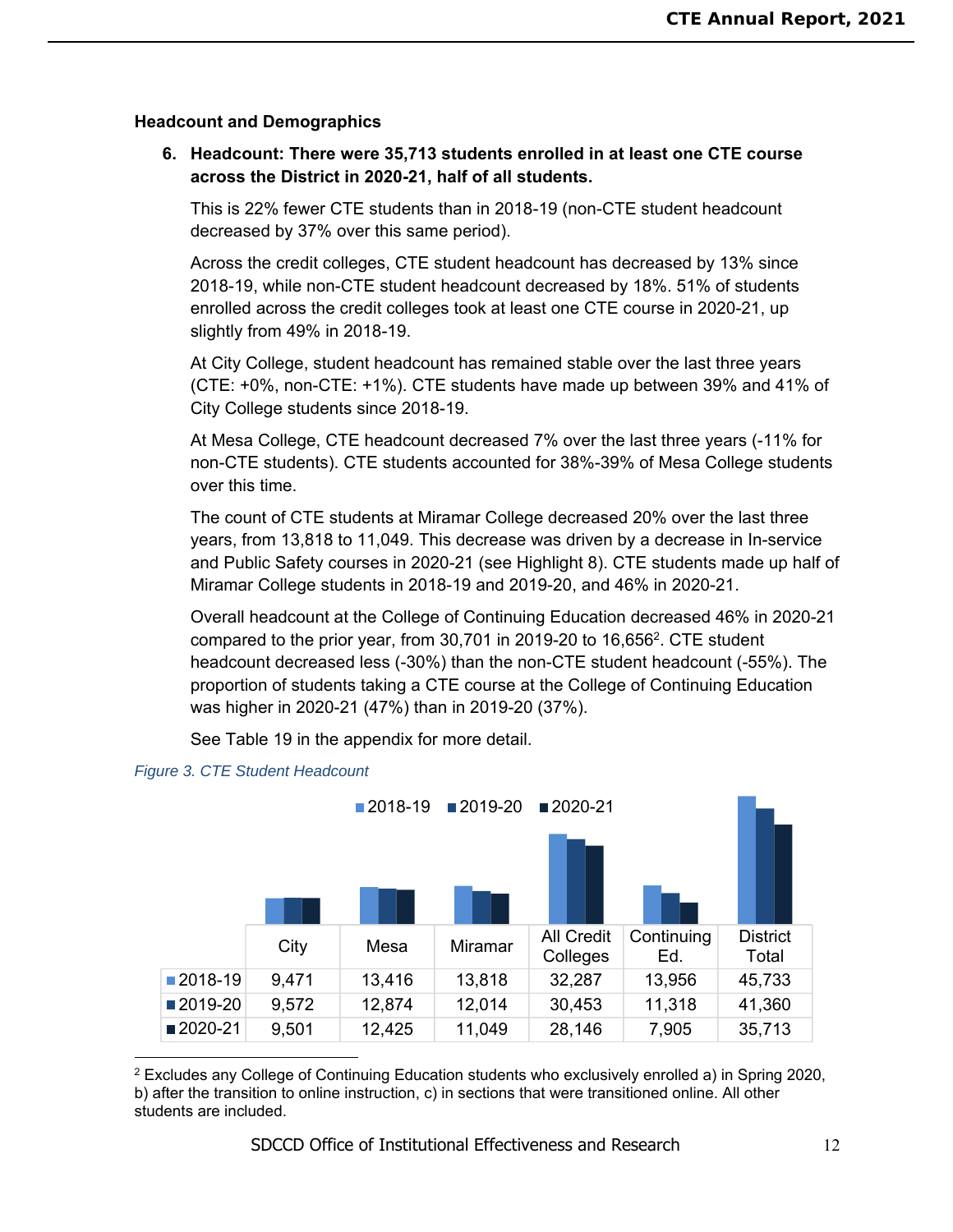|                          |              | 2018-19      |               | 2019-20      |               | 2020-21      |               | 18-19 to           | 18-19 to                    |
|--------------------------|--------------|--------------|---------------|--------------|---------------|--------------|---------------|--------------------|-----------------------------|
|                          |              | <b>Count</b> | $\frac{9}{6}$ | <b>Count</b> | $\frac{9}{6}$ | <b>Count</b> | $\frac{9}{6}$ | $20 - 21$<br>Diff. | $20 - 21%$<br><b>Change</b> |
| City                     | <b>CTE</b>   | 9,471        | 39%           | 9,572        | 41%           | 9,501        | 39%           | 30                 | 0%                          |
| College/                 | Non-CTE      | 14,806       | 61%           | 13,706       | 59%           | 14,994       | 61%           | 188                | 1%                          |
| <b>ECC</b>               | Total        | 24,277       | 100%          | 23,278       | 100%          | 24,495       | 100%          | 218                | 1%                          |
|                          | <b>CTE</b>   | 13,416       | 38%           | 12,874       | 39%           | 12,425       | 39%           | $-991$             | $-7%$                       |
| Mesa<br>College          | Non-CTE      | 21,858       | 62%           | 20,404       | 61%           | 19,468       | 61%           | $-2,390$           | $-11%$                      |
|                          | <b>Total</b> | 35,274       | 100%          | 33,278       | 100%          | 31,893       | 100%          | $-3,381$           | $-10%$                      |
|                          | <b>CTE</b>   | 13,818       | 51%           | 12,014       | 50%           | 11,049       | 46%           | $-2,769$           | $-20%$                      |
| Miramar<br>College       | Non-CTE      | 13,260       | 49%           | 11,856       | 50%           | 13,153       | 54%           | $-107$             | $-1\%$                      |
|                          | <b>Total</b> | 27,078       | 100%          | 23,870       | 100%          | 24,202       | 100%          | $-2,876$           | $-11%$                      |
| Credit                   | <b>CTE</b>   | 32,287       | 49%           | 30,453       | 49%           | 28,146       | 51%           | $-4,141$           | $-13%$                      |
| Colleges                 | Non-CTE      | 33,289       | 51%           | 31,130       | 51%           | 27,254       | 49%           | $-6,035$           | $-18%$                      |
| Total                    | <b>Total</b> | 65,576       | 100%          | 61,583       | 100%          | 55,400       | 100%          | $-10,176$          | $-16%$                      |
| College of               | <b>CTE</b>   | 13,956       | 37%           | 11,318       | 37%           | 7,905        | 47%           | $-6,051$           | $-43%$                      |
| Continuing               | Non-CTE      | 23,860       | 63%           | 19,383       | 63%           | 8,751        | 53%           | $-15,109$          | $-63%$                      |
| Education                | <b>Total</b> | 37,816       | 100%          | 30,701       | 100%          | 16,656       | 100%          | $-21,160$          | $-56%$                      |
|                          | <b>CTE</b>   | 45,733       | 45%           | 41,360       | 45%           | 35,713       | 50%           | $-10,020$          | $-22%$                      |
| <b>District</b><br>Total | Non-CTE      | 56,333       | 55%           | 49,828       | 55%           | 35,565       | 50%           | $-20,768$          | $-37%$                      |
|                          | <b>Total</b> | 102,066      | 100%          | 91,188       | 100%          | 71,278       | 100%          | $-30,788$          | $-30%$                      |

*Table 6. Headcount by Academic Year*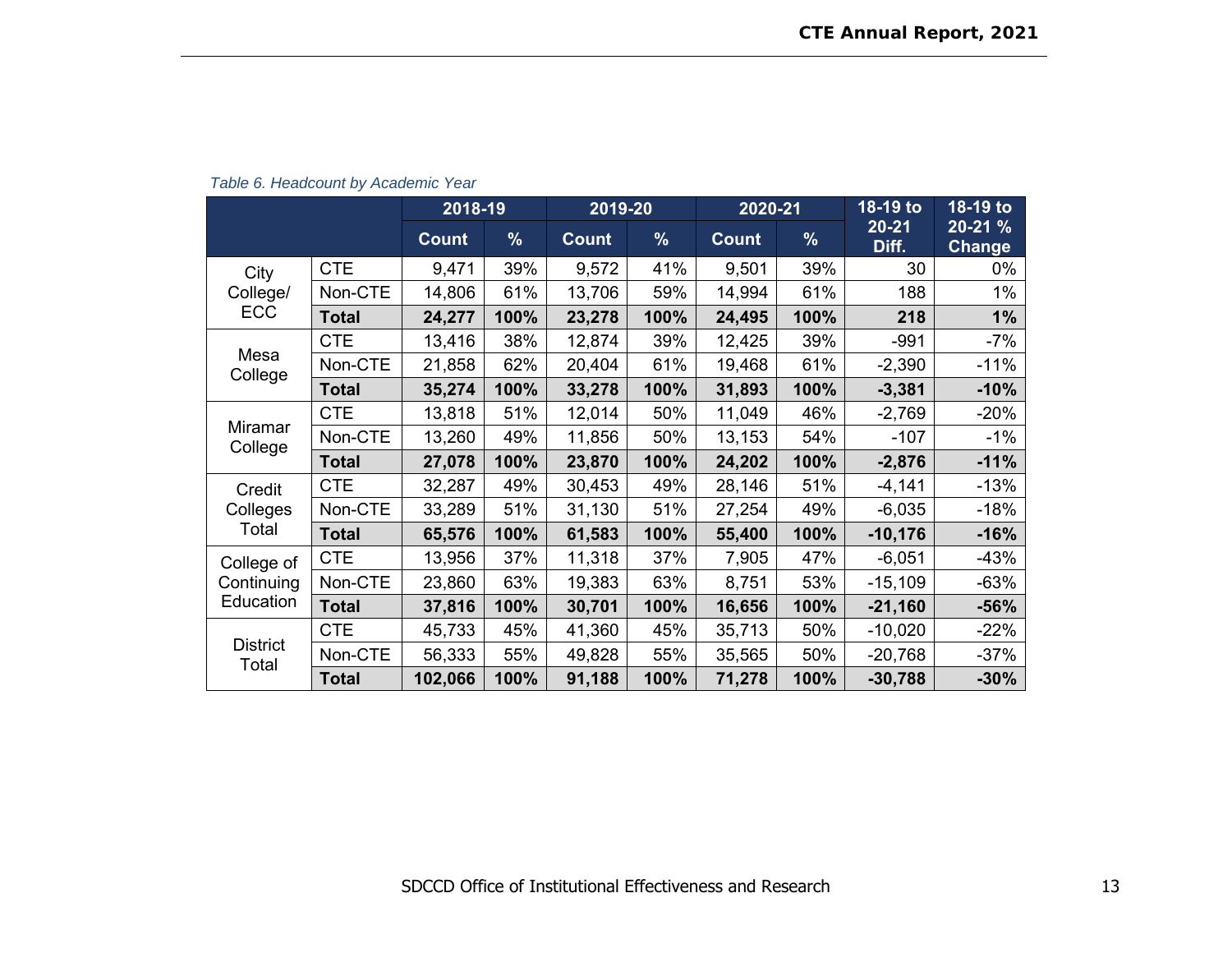**7. Districtwide Representation by Ethnicity: Over the last three years, the CTE student population across the district has had a slightly higher representation of White students than the non-CTE student population, and a slightly lower representation of Asian and Latinx students.** 

Compared to 2018-19, the proportion of Latinx CTE students has increased 2% across the district, and the proportion of White CTE students has decreased 2%.

CTE and non-CTE student representation have been within 1% over the last three years, with the following exceptions:

- CTE students were less likely to be Asian in 2018-19 and 2019-20 (+2%-3%).
- CTE students were less likely to be Latinx in 2018-19 (+2%).
- CTE students were more likely to be White over the last three years (+5% +2%).

|                        | 2018-19 | 2019-20 | 2020-21 | 18-19 to<br>20-21 Diff. |
|------------------------|---------|---------|---------|-------------------------|
| African American       | 7%      | 7%      | 6%      | $-1%$                   |
| Asian                  | 11%     | 10%     | 10%     | 0%                      |
| Filipino               | 4%      | 5%      | 5%      | 0%                      |
| Latinx                 | 35%     | 37%     | 37%     | 2%                      |
| Multi-Ethnicity        | 5%      | 6%      | 6%      | 1%                      |
| <b>Native American</b> | 0%      | $0\%$   | $0\%$   | 0%                      |
| Pacific Islander       | $1\%$   | 1%      | 0%      | 0%                      |
| Unknown                | 3%      | 3%      | 3%      | 0%                      |
| White                  | 34%     | 31%     | 31%     | $-2%$                   |
| <b>Total</b>           | 100%    | 100%    | 100%    |                         |

### *Table 7. CTE Student Representation, by Ethnicity, Districtwide*

*Note. Values of 0% indicate less than 1%.* 

| Table 8. Non-CTE Student Representation, by Ethnicity, Districtwide |  |
|---------------------------------------------------------------------|--|
|---------------------------------------------------------------------|--|

|                  | 2018-19 | 2019-20 | 2020-21 | 18-19 to<br>20-21 Diff. |
|------------------|---------|---------|---------|-------------------------|
| African American | 7%      | 7%      | 7%      | $0\%$                   |
| Asian            | 13%     | 13%     | 11%     | $-1%$                   |
| Filipino         | 4%      | 4%      | 4%      | $1\%$                   |
| Latinx           | 37%     | 38%     | 38%     | $1\%$                   |
| Multi-Ethnicity  | 4%      | 5%      | 6%      | 2%                      |
| Native American  | $0\%$   | $0\%$   | $0\%$   | 0%                      |
| Pacific Islander | $0\%$   | $0\%$   | $0\%$   | 0%                      |
| Unknown          | 5%      | 3%      | 4%      | $-1%$                   |
| White            | 29%     | 30%     | 29%     | $0\%$                   |
| <b>Total</b>     | 100%    | 100%    | 100%    |                         |

*Note. Values of 0% indicate less than 1%.*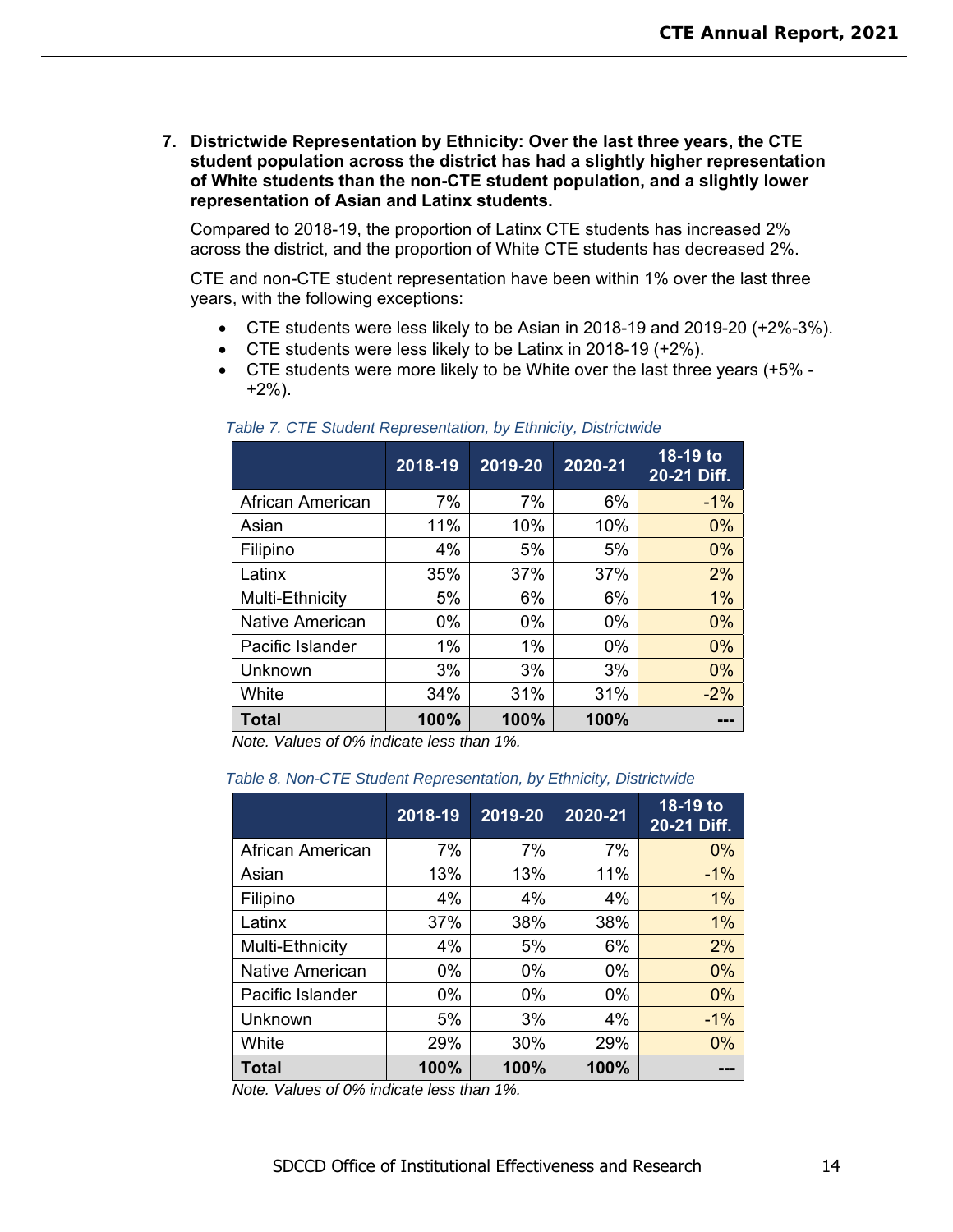**8. College Representation by Ethnicity: Over the last three years, Latinx students made up the largest group of CTE students at City College/ECC (45%) and the College of Continuing Education (36%), and white students made up the largest group of CTE students at Mesa College (38%) and Miramar College (39%).** 



### *Figure 4.CTE Student Representation, by Ethnicity, 2018-19 to 2020-21*

*Note. "Other" includes Native American and Unreported.* 

Compared to 2018-19, Latinx student representation among CTE students increased at Mesa College (2%), Miramar College (+3%), and the College of Continuing Education (+2%); Latinx student representation decreased 3% at City College/ECC. White student representation decreased 3% at Mesa and Miramar Colleges, and decreased 4% at the College of Continuing Education. Other significant changes in representation since 2018-19 are included in Table 9 below.

|  | Table 9. Change in representation, CTE Students, Ethnicity, 2018-19 to 2020-21 |  |  |  |
|--|--------------------------------------------------------------------------------|--|--|--|
|  |                                                                                |  |  |  |

| <b>Institution</b> | <b>Ethnicity</b>                 | 2018-19      | 2020-21 | <b>Change</b> |
|--------------------|----------------------------------|--------------|---------|---------------|
| City               | Latinx                           | 46%          | 43%     | $-3%$         |
|                    | Asian/Pac. Islander              | 11%          | 13%     | $+2%$         |
| Mesa               | Latinx                           | 29%          | 31%     | $+2%$         |
|                    | 39%<br>White<br>30%<br>40%<br>9% | 36%          | $-3%$   |               |
| Miramar            | Latinx                           |              | 33%     | $+3%$         |
|                    | White                            | 34.3%<br>32% | 38%     | $-3%$         |
|                    | African American                 |              | 7%      | $-2%$         |
| Continuing<br>Ed.  | Latinx                           |              | 36.6%   | $+2.3%$       |
|                    | White                            |              | 28%     | $-4%$         |

*Note. Representation shown to the tenth decimal place to avoid apparent rounding errors.* 

SDCCD Office of Institutional Effectiveness and Research 15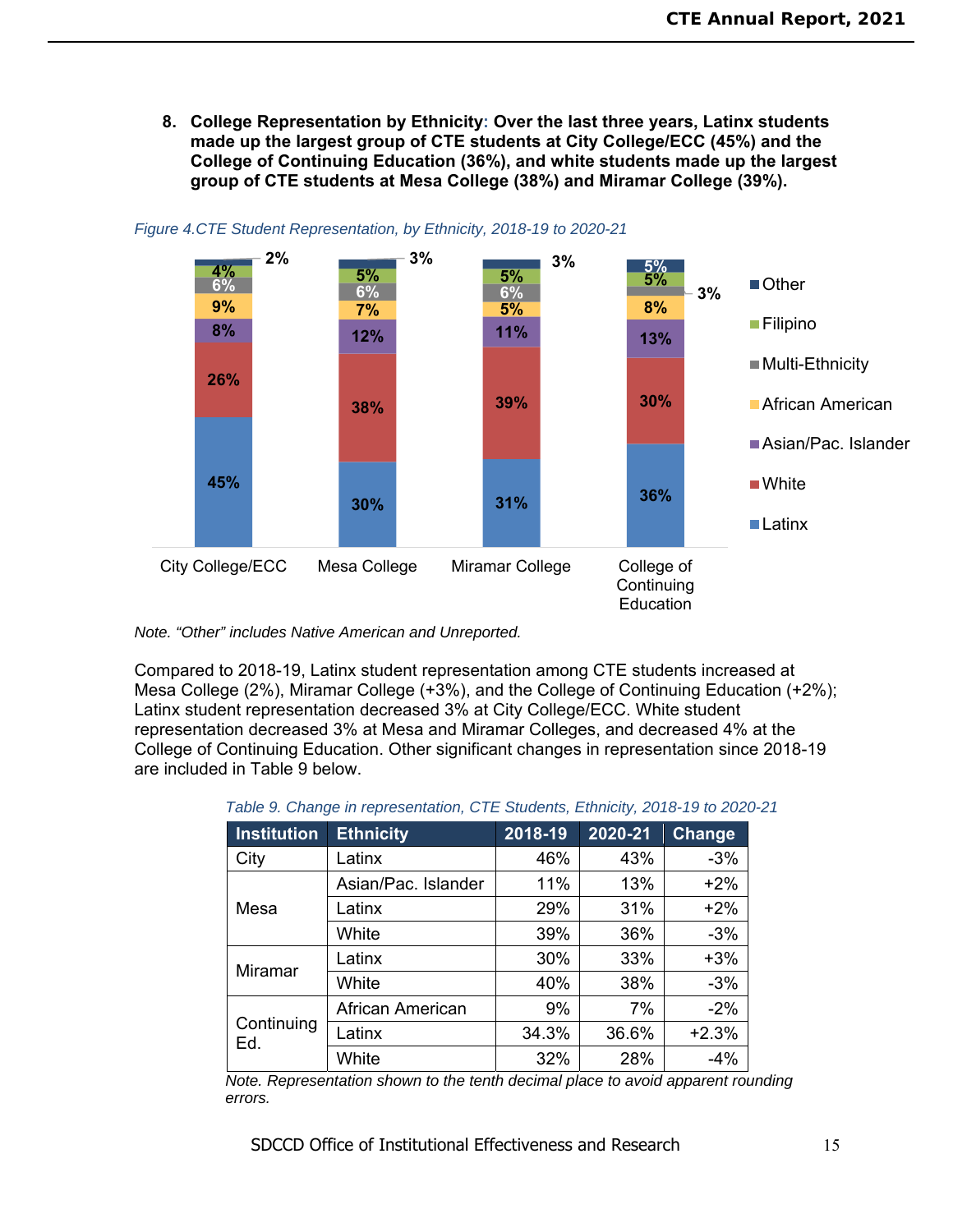**9. District Representation by Gender: Representation by gender among CTE students has been relatively stable across the district over the last three years. During that time, female students accounted for a lower proportion of CTE students (53% to 54%) than of non-CTE students (59% to 61%).** 

|              | 2018-19 | 2019-20 | 2020-21 | 18-19 to<br>20-21 Diff. |
|--------------|---------|---------|---------|-------------------------|
| Female       | 54%     | 53%     | 54%     | 0.0%                    |
| Male         | 46%     | 47%     | 46%     | $-0.4%$                 |
| Non-Binary   | n/a     | 0%      | $0\%$   | n/a                     |
| Unreported   | $0\%$   | 0%      | $0\%$   | 0.3%                    |
| <b>Total</b> | 100%    | 100%    | 100%    | ---                     |

#### *Table 10. CTE Student Population, by Gender, Districtwide*

*Note. Values of 0% indicate less than 1%.* 

#### *Table 11. Non-CTE Student Population, by Gender, Districtwide*

|              | 2018-19 | 2019-20 | 2020-21 | 18-19 to<br>20-21 Diff. |
|--------------|---------|---------|---------|-------------------------|
| Female       | 59%     | 59%     | 61%     | 2.4%                    |
| Male         | 41%     | 40%     | 38%     | $-2.8%$                 |
| Non-Binary   | n/a     | 0%      | $0\%$   | n/a                     |
| Unreported   | $0\%$   | 1%      | $0\%$   | 0.2%                    |
| <b>Total</b> | 100%    | 100%    | 100%    | ---                     |

*Note. Values of 0% indicate less than 1%.*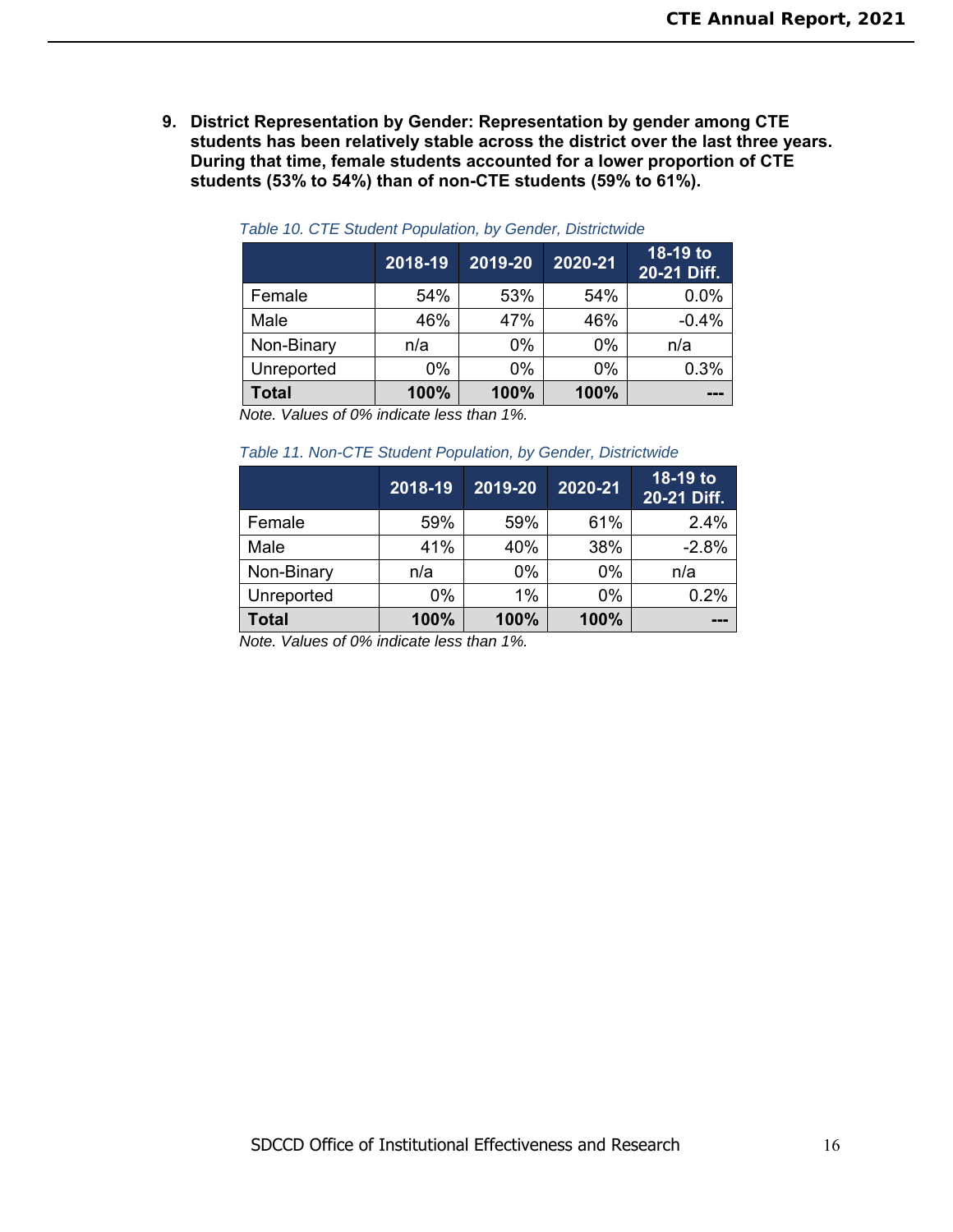**10. Representation by Gender, at each College: Over the last three years, CTE female student representation at the college level has grown by 1%-3% at each of the credit colleges (City/ECC: +1%, Mesa: +2%, Miramar: +2%), and decreased by 3% at the College of Continuing Education.**

|                     |              |         |         |         | 18-19 to    |
|---------------------|--------------|---------|---------|---------|-------------|
|                     |              | 2018-19 | 2019-20 | 2020-21 | 20-21 Diff. |
| City<br>College/ECC | Female       | 54%     | 54%     | 55%     | $+1%$       |
|                     | Male         | 46%     | 46%     | 44%     | $-1\%$      |
|                     | Non-Binary   | n/a     | 0%      | 0%      | n/a         |
|                     | Unreported   | 0%      | 0%      | 0%      | 0%          |
|                     | <b>Total</b> | 100%    | 100%    | 100%    |             |
|                     | Female       | 57%     | 56%     | 59%     | $+2%$       |
|                     | Male         | 43%     | 43%     | 40%     | $-3%$       |
| Mesa<br>College     | Non-Binary   | n/a     | 0%      | 0%      | n/a         |
|                     | Unreported   | 0%      | 0%      | 0%      | 0%          |
|                     | <b>Total</b> | 100%    | 100%    | 100%    | ---         |
|                     | Female       | 40%     | 42%     | 42%     | $+2%$       |
|                     | Male         | 60%     | 57%     | 57%     | $-3%$       |
| Miramar<br>College  | Non-Binary   | n/a     | 0%      | $0\%$   | n/a         |
|                     | Unreported   | 0%      | 0%      | 1%      | $+1%$       |
|                     | <b>Total</b> | 100%    | 100%    | 100%    | ---         |
|                     | Female       | 64.4%   | 62%     | 61.7%   | $-2.7%$     |
| College of          | Male         | 35%     | 38%     | 38%     | $+3%$       |
| Continuing          | Non-Binary   | n/a     | 0%      | 0%      | n/a         |
| Education           | Unreported   | $0\%$   | $1\%$   | 0%      | 0%          |
|                     | <b>Total</b> | 100%    | 100%    | 100%    | ---         |

| Table 12. CTE Student Population Representation by Gender, by College |  |  |  |  |  |  |
|-----------------------------------------------------------------------|--|--|--|--|--|--|
|-----------------------------------------------------------------------|--|--|--|--|--|--|

*Note 1. Representation shown to the tenth decimal place to avoid apparent rounding errors. Note 2. Values of 0% indicate less than 1%.*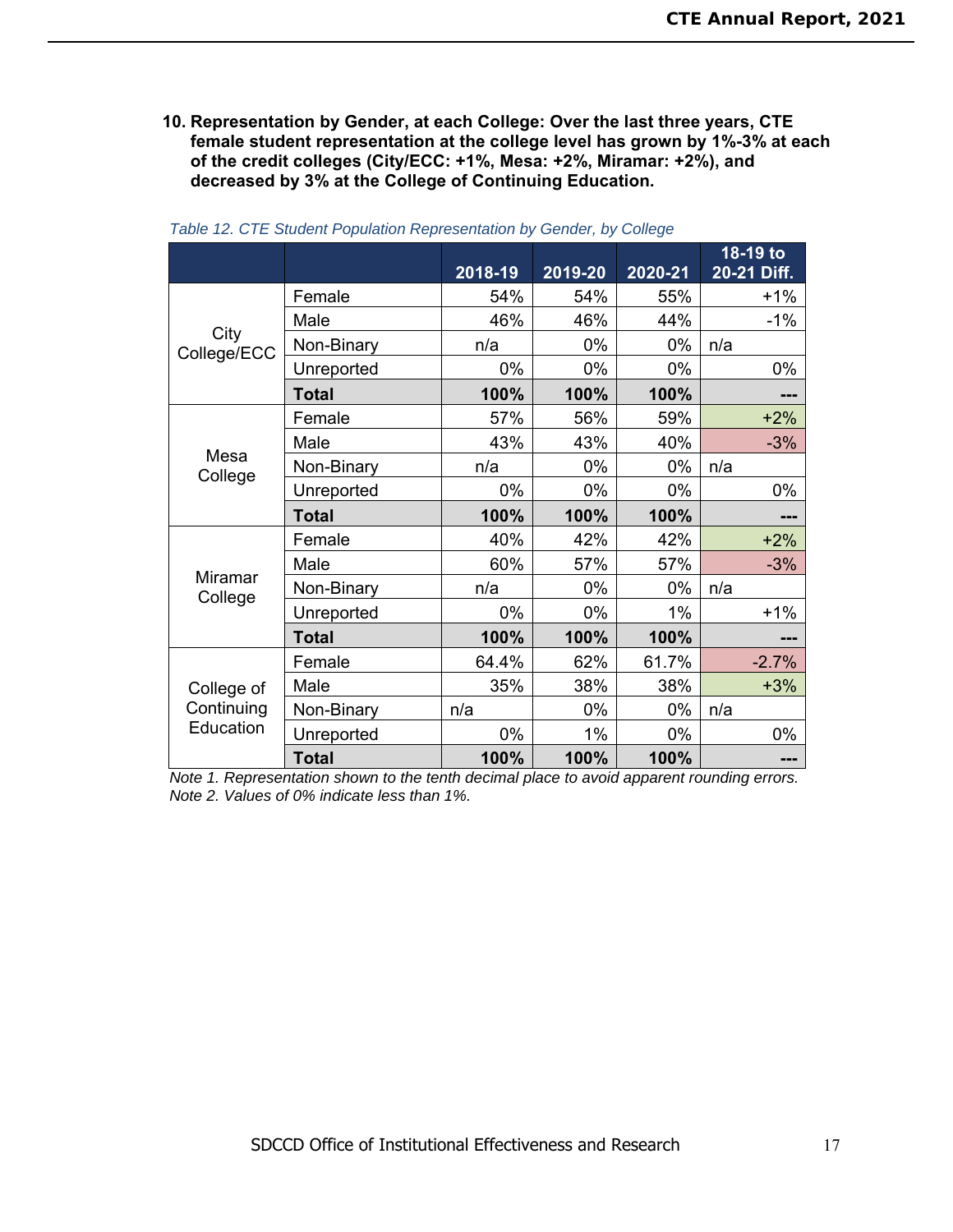### **Course Outcomes: Success Rates**

**11. Overall Success Rates: Across the colleges, success rates in CTE courses across the credit colleges have remained between 79% and 80%. This is higher than success rates for non-CTE courses (72% to 73%). Compared to 2019-20, when COVID-19 impacted the Spring 2020 term, CTE success rates in 2020-21 have increased (City: +3%, Mesa: +2%, Miramar: +1%).** 

|                            | 2018-19 | 2019-20 | 2020-21 | 18-19 to<br>20-21 Diff. | 19-20 to<br>20-21 Diff. |
|----------------------------|---------|---------|---------|-------------------------|-------------------------|
| City College/ECC           | 76%     | 73%     | 76%     | $0\%$                   | 3%                      |
| Mesa College               | 76%     | 77%     | 79%     | 3%                      | 2%                      |
| Miramar College            | 85%     | 83%     | 84%     | $-1\%$                  | 1%                      |
| <b>All Credit Colleges</b> | 79%     | 78%     | 80%     | 1%                      | 2%                      |

#### *Table 13. CTE Success Rates*

#### *Table 14. Non-CTE Success Rates*

|                            | 2018-19 | 2019-20 | 2020-21 | 18-19 to<br>20-21 Diff. | 19-20 to<br>20-21 Diff. |
|----------------------------|---------|---------|---------|-------------------------|-------------------------|
| City College/ECC           | 69%     | 66%     | 69%     | 0%                      | 3%                      |
| Mesa College               | 72%     | 73%     | 74%     | 2%                      | 1%                      |
| Miramar College            | 75%     | 76%     | 75%     | 0%                      | $-1%$                   |
| <b>All Credit Colleges</b> | 72%     | 72%     | 73%     | $1\%$                   | 1%                      |

**12. Success Rates, COVID-19: Across the credit colleges, success rates in CTE courses decreased 4% in Spring 2020 compared to the prior Spring. However, the impact of COVID-19 on course success rates varied significantly by institution (City/ECC: -7%, Mesa: +1%, Miramar: -6%).** 

#### *Table 15. CTE Success Rates, Spring Terms*

|                            | 2019 | 2020 | 2021 | Spr. 19 to<br><b>Spr. 20 Diff.</b> |
|----------------------------|------|------|------|------------------------------------|
| City College/ECC           | 77%  | 70%  | 76%  | $-7%$                              |
| Mesa College               | 76%  | 77%  | 78%  | 1%                                 |
| Miramar College            | 85%  | 79%  | 83%  | $-6%$                              |
| <b>All Credit Colleges</b> | 80%  | 76%  | 79%  | $-4%$                              |

#### *Table 16. Non-CTE Success Rates, Spring Terms*

|                            | 2019 | 2020 | 2021 | <b>Spr. 19 to</b><br>Spr. 20 Diff. |
|----------------------------|------|------|------|------------------------------------|
| City College/ECC           | 69%  | 65%  | 68%  | $-4%$                              |
| Mesa College               | 71%  | 70%  | 73%  | $-1%$                              |
| Miramar College            | 75%  | 75%  | 75%  | 0%                                 |
| <b>All Credit Colleges</b> | 72%  | 70%  | 72%  | $-2%$                              |

*Note. Excludes Intersession.*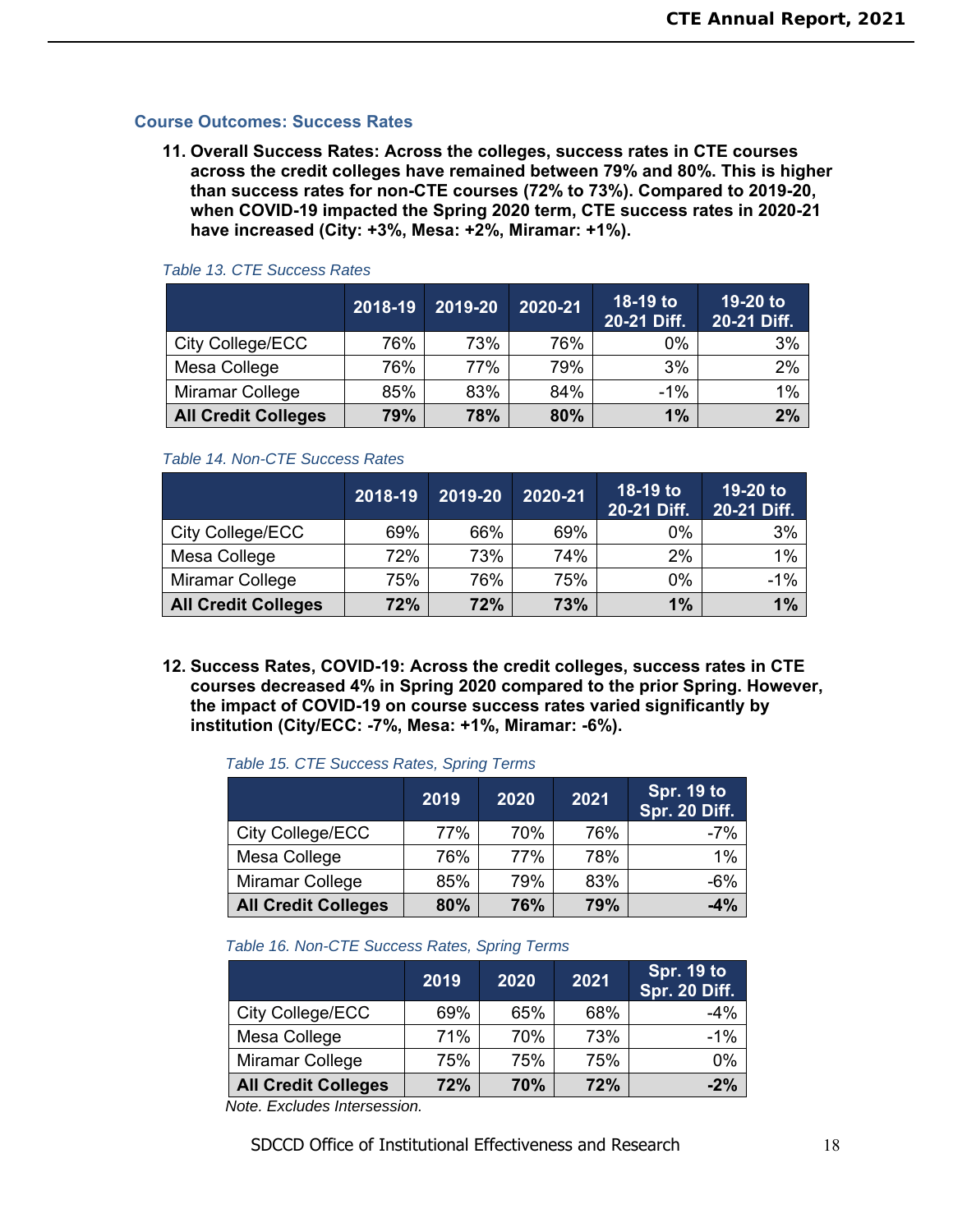### **13. Success Rates, COVID-19, Gender: Success rates for male students at City College/ECC and Miramar College were particularly impacted by COVID-19 (-9% and -8% compared to Spring 2019).**

CTE success rates for **male Latinx** students decreased at each of the colleges in Spring 2020 compared to Spring 2019 (City/ECC: -11%, Mesa: -3%, Miramar: -8%). **Male Pacific Islander** students had large decreases at City College/ECC (-27%) and Miramar College (-29%).

Success rates for **female Multi-Ethnicity** students decreased at each of the colleges in Spring 2020 compared to Spring 2019 (City/ECC: -10%, Mesa: -7%, Miramar: -4%). **Female Filipino** students had large decreases at City College (-12%) and Mesa College (-8%).

There was variation by college in which groups were impacted most heavily. See Tables 27 and 28 in the appendix for success rates by gender and ethnicity, by college.

|                            | 2019 | 2020 | 2021 | Spr. 19 to<br><b>Spr. 20 Diff.</b> |
|----------------------------|------|------|------|------------------------------------|
| City College/ECC           | 75%  | 66%  | 75%  | $-9%$                              |
| Mesa College               | 73%  | 72%  | 75%  | $-1%$                              |
| <b>Miramar College</b>     | 87%  | 79%  | 85%  | $-8%$                              |
| <b>All Credit Colleges</b> | 80%  | 73%  | 79%  | $-7%$                              |

*Table 17. CTE Success Rates, Male Students, Spring Terms* 

| Table 18. CTE Success Rates, Female Students, Spring Terms. |  |  |  |  |  |  |
|-------------------------------------------------------------|--|--|--|--|--|--|
|-------------------------------------------------------------|--|--|--|--|--|--|

|                            | 2019 | 2020 | 2021 | Spr. 19 to<br><b>Spr. 20 Diff.</b> |
|----------------------------|------|------|------|------------------------------------|
| City College/ECC           | 79%  | 73%  | 77%  | $-6%$                              |
| Mesa College               | 78%  | 80%  | 81%  | 2%                                 |
| Miramar College            | 82%  | 79%  | 80%  | $-3%$                              |
| <b>All Credit Colleges</b> | 79%  | 78%  | 79%  | $-1%$                              |

*Note. Excludes Intersession.*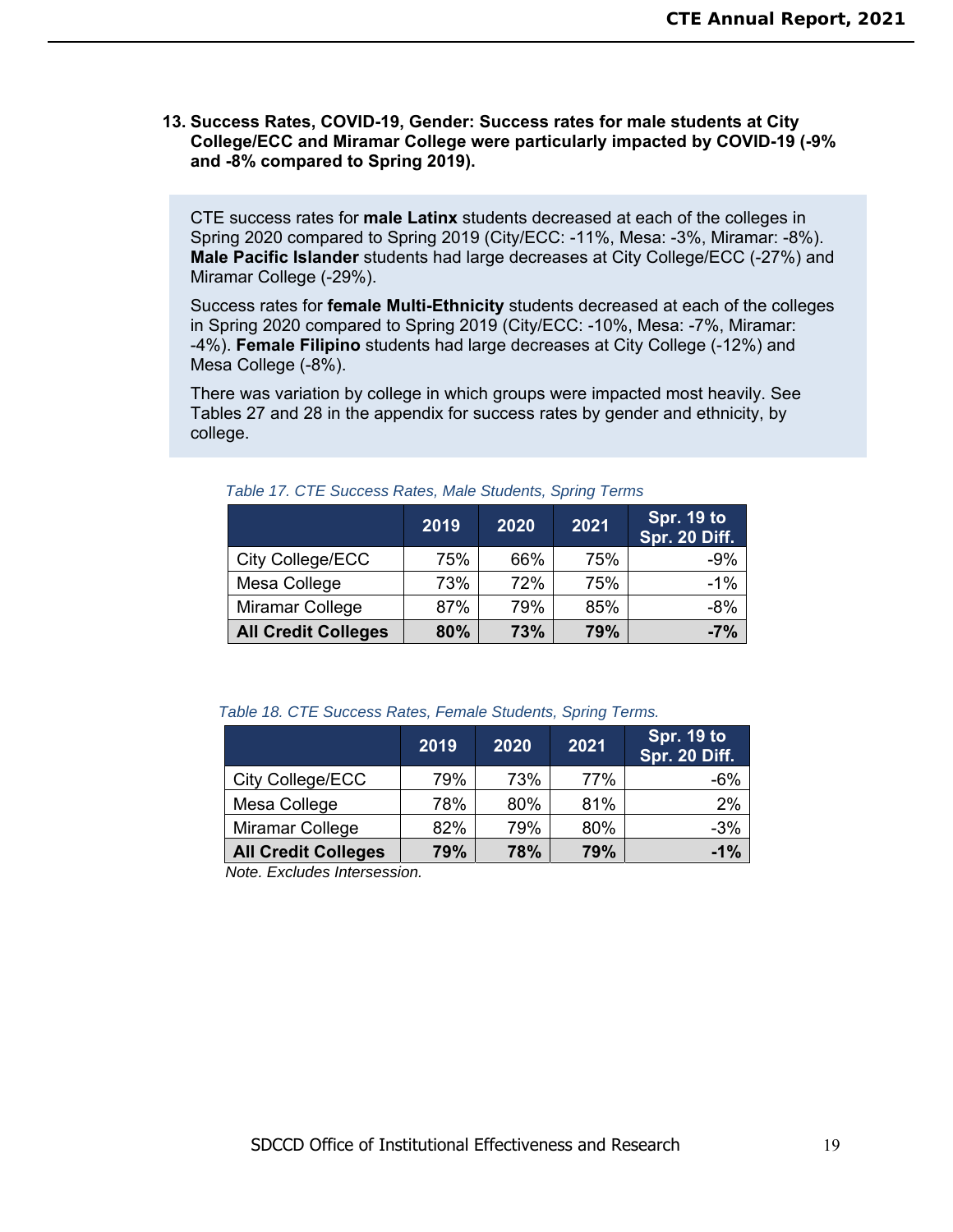**14. Credit Colleges Enrollments by Modality: From 2018-19 to 2019-20, CTE enrollments across the credit colleges in courses originally scheduled online increased 15% (City/ECC: +14%, Mesa: +20%, Miramar: +10). In 2020-21, when instruction was primarily delivered online in response to the COVID-19 pandemic, 89% of CTE enrollments were online (City/ECC: 98%, Mesa: 95%, Miramar: 74%).** 

See Table 25 in the appendix for enrollments by modality by institution.

*Figure 5. CTE Enrollments at the Credit Colleges, by Mode* 



**15. Success Rates by Modality: Across the colleges, success rates in CTE courses originally scheduled online increased 3% from 2018-19 to 2019-20, from 71% to 74%. In 2020-21, when instruction was primarily delivered online, online success rates increased an additional 4%, to 78% (City/ECC: 76%, Mesa: 78%, Miramar: 79%).** 

96% of the 7,252 on-campus enrollments were successful in 2020-21 (these accounted for 11% of all enrollments in 2020-21). See Table 19 (next page) for course success rates by modality by college.

#### *Figure 6. CTE Success Rates at the Credit Colleges, by Modality*

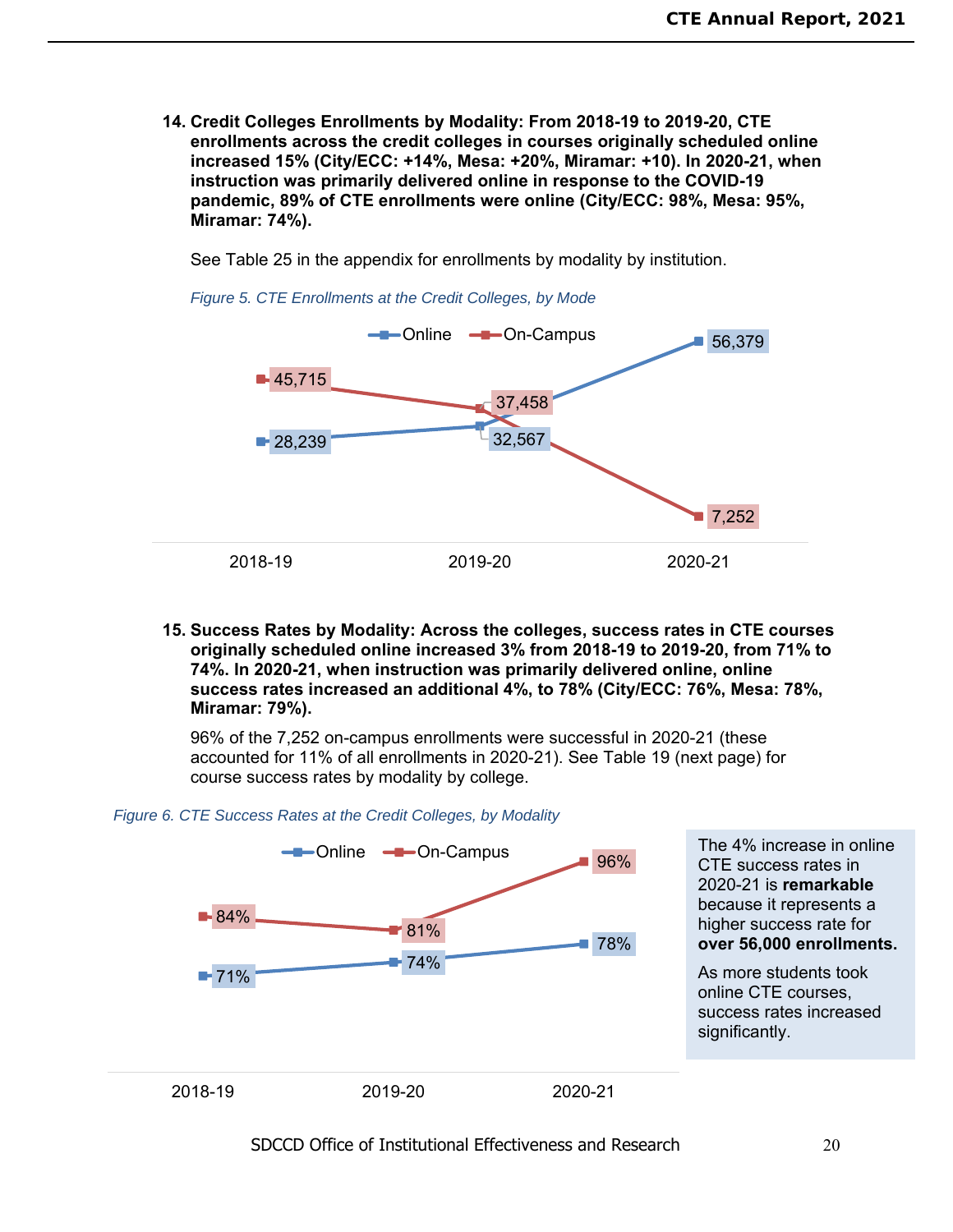|                   |           | 2018-19 | 2019-20 | 2020-21 | 18-19 to<br>20-21 Diff. | 19-20 to 20-<br><b>21 Diff.</b> |
|-------------------|-----------|---------|---------|---------|-------------------------|---------------------------------|
|                   | Online    | 69%     | 70%     | 76%     | 7%                      | 6%                              |
| City College/ECC  | On-campus | 81%     | 75%     | 85%     | 4%                      | 10%                             |
|                   | Online    | 70%     | 76%     | 78%     | 8%                      | 2%                              |
| Mesa College      | On-campus | 80%     | 78%     | 96%     | 16%                     | 18%                             |
|                   | Online    | 74%     | 76%     | 79%     | 5%                      | 3%                              |
| Miramar College   | On-campus | 90%     | 87%     | 97%     | 7%                      | 10%                             |
| <b>All Credit</b> | Online    | 71%     | 74%     | 78%     | 7%                      | 4%                              |
| <b>Colleges</b>   | On-campus | 84%     | 81%     | 96%     | 12%                     | 15%                             |

### *Table 19. CTE Success Rates, by Modality, by Institution*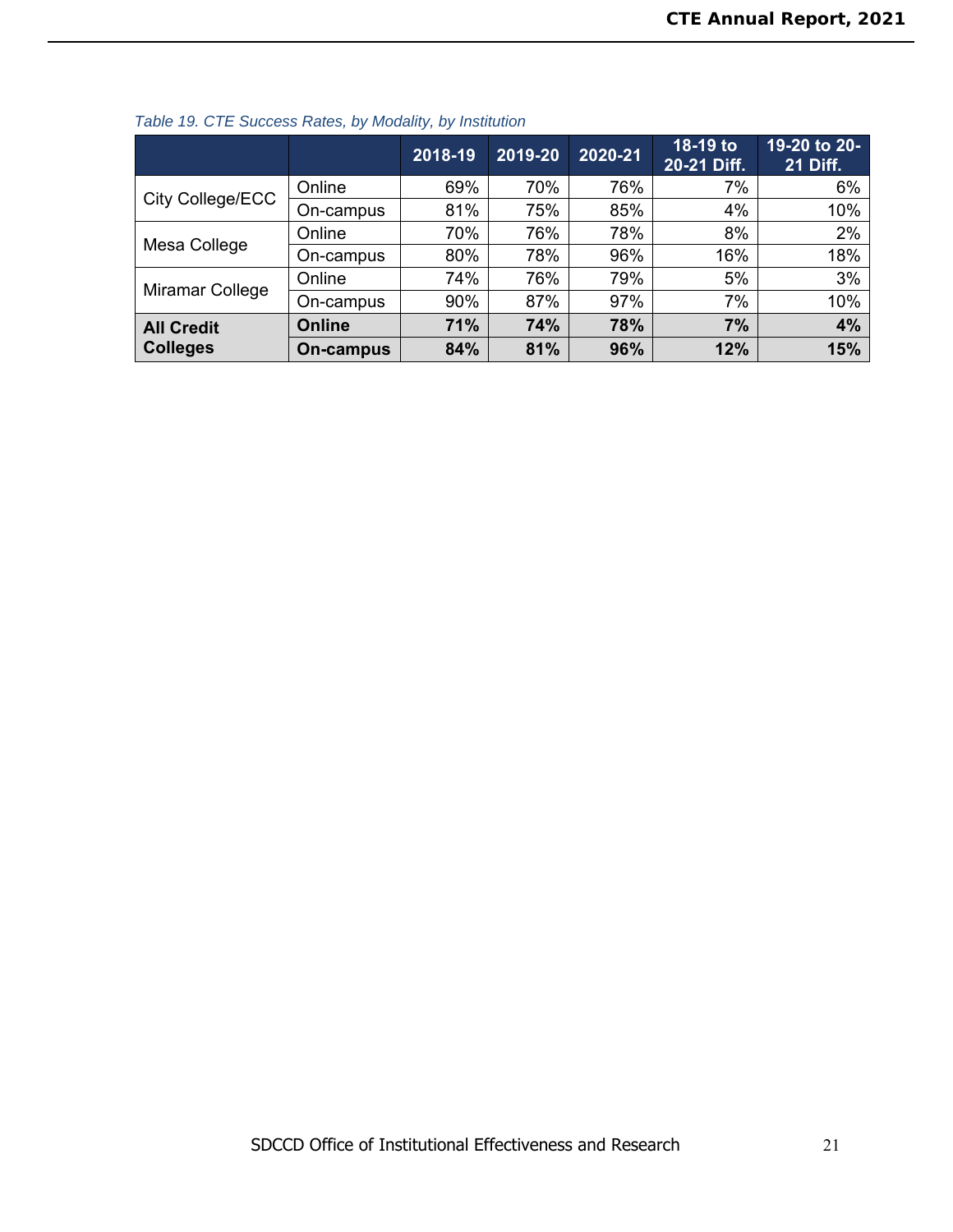**16. Success Rates by Ethnicity: Across the colleges, success rates in CTE courses increased for African American, Asian, Filipino, and White students since 2018- 19 (+4%, +3%, +2%, and +1%, respectively), and decreased for Native American and Multi-ethnicity students (-7% and -1%).** 

Success rates in CTE courses in 2020-21 were highest for Asian students (88%) and lowest for African American students (71%).

See Table 26 in the appendix for success rates by ethnicity by college.

|                  | 2018-19 | 2019-20 | 2020-21 | 18-19 to 20-<br><b>21 Diff.</b> |
|------------------|---------|---------|---------|---------------------------------|
| African American | 67%     | 69%     | 71%     | 4%                              |
| Asian            | 85%     | 85%     | 88%     | 3%                              |
| Filipino         | 81%     | 80%     | 83%     | 2%                              |
| Latinx           | 75%     | 73%     | 75%     | 0%                              |
| Multi-Ethnicity  | 78%     | 77%     | 77%     | $-1%$                           |
| Native American  | 84%     | 78%     | 77%     | $-7%$                           |
| Pacific Islander | 81%     | 76%     | 80%     | $-1%$                           |
| Unknown          | 84%     | 78%     | 79%     | $-5%$                           |
| White            | 84%     | 83%     | 85%     | 1%                              |
| <b>Overall</b>   | 79%     | 78%     | 80%     | 1%                              |

*Table 20. CTE Success Rates, by Ethnicity* 

**Gaps in success rates for CTE courses remain.** Compared to the group with the highest success rates (Asian students), gaps have grown larger for Latinx, Multiethnicity, and Native American students, even as overall success rates have increased. **The gap between success rates for African American students and for Asian students remains the largest**, both across the credit colleges and at each college. See Table 29 in the appendix for gaps between group with highest success rates and other ethnicities by college.



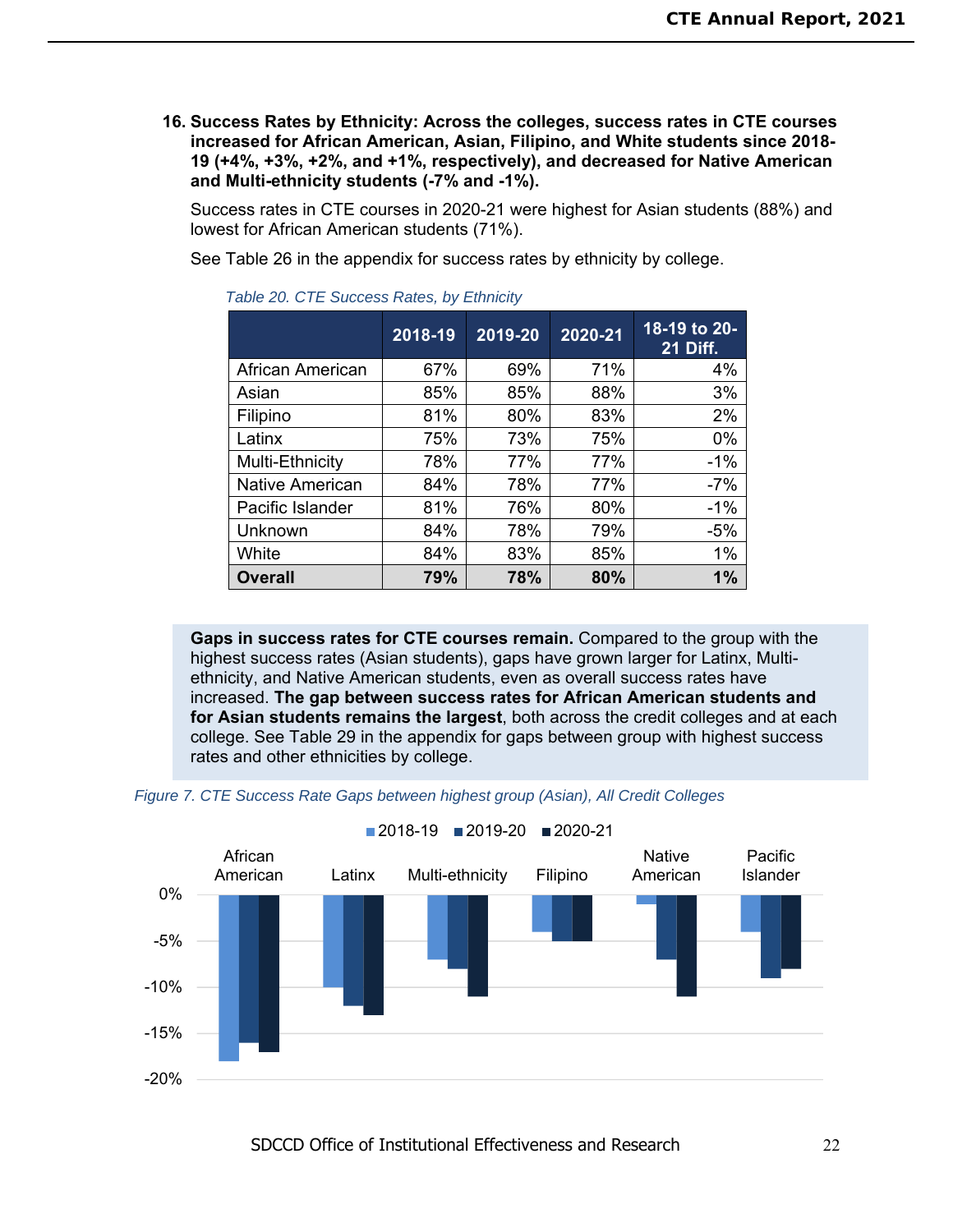**17. Success rates by Gender: Across the colleges, male and female success rates were comparable over the last three years. Female students have had higher success rates at City College and Mesa College, and male students have had higher success rates at Miramar College.** 

As noted in Section 13, success rates for male students at City College/ECC and Miramar College decreased significantly in Spring 2020; these decreases in contribute to the decreases shown in Table 18 below for the academic year for those groups.

|                     |                | 2018-19 | 2019-20 | 2020-21 | 18-19 to<br>20-21 Diff. | 19-20 to 20-<br>21 Difference |
|---------------------|----------------|---------|---------|---------|-------------------------|-------------------------------|
|                     | Female         | 78%     | 76%     | 77%     | $-1\%$                  | 1%                            |
|                     | Male           | 74%     | 69%     | 75%     | 1%                      | 6%                            |
| City<br>College/ECC | Non-Binary     | n/a     | 60%     | 70%     | n/a                     | 10%                           |
|                     | Unreported     | n/a     | 64%     | 80%     | n/a                     | 16%                           |
|                     | <b>Overall</b> | 76%     | 73%     | 76%     | 0%                      | 3%                            |
|                     | Female         | 78%     | 80%     | 81%     | 3%                      | 1%                            |
|                     | Male           | 72%     | 73%     | 75%     | 3%                      | 2%                            |
| Mesa                | Non-Binary     | n/a     | 100%    | 85%     | n/a                     | $-15%$                        |
| College             | Unreported     | 100%    | 62%     | 68%     | $-32%$                  | 6%                            |
|                     | <b>Overall</b> | 73%     | 77%     | 79%     | 6%                      | 2%                            |
|                     | Female         | 82%     | 81%     | 80%     | $-2%$                   | $-1%$                         |
|                     | Male           | 87%     | 84%     | 86%     | $-1%$                   | 2%                            |
| Miramar<br>College  | Non-Binary     | n/a     | 67%     | 86%     | n/a                     | 19%                           |
|                     | Unreported     | 78%     | 96%     | 85%     | 7%                      | $-11%$                        |
|                     | <b>Overall</b> | 85%     | 83%     | 84%     | $-1%$                   | 1%                            |
|                     | Female         | 79%     | 79%     | 80%     | 1%                      | 1%                            |
| <b>All Credit</b>   | Male           | 79%     | 77%     | 80%     | 1%                      | 3%                            |
|                     | Non-Binary     | n/a     | 67%     | 79%     | n/a                     | 12%                           |
| Colleges            | Unreported     | 80%     | 76%     | 79%     | $-1%$                   | 3%                            |
|                     | <b>Overall</b> | 79%     | 78%     | 80%     | 1%                      | 2%                            |

*Table 21. CTE Success Rates, by Gender and College*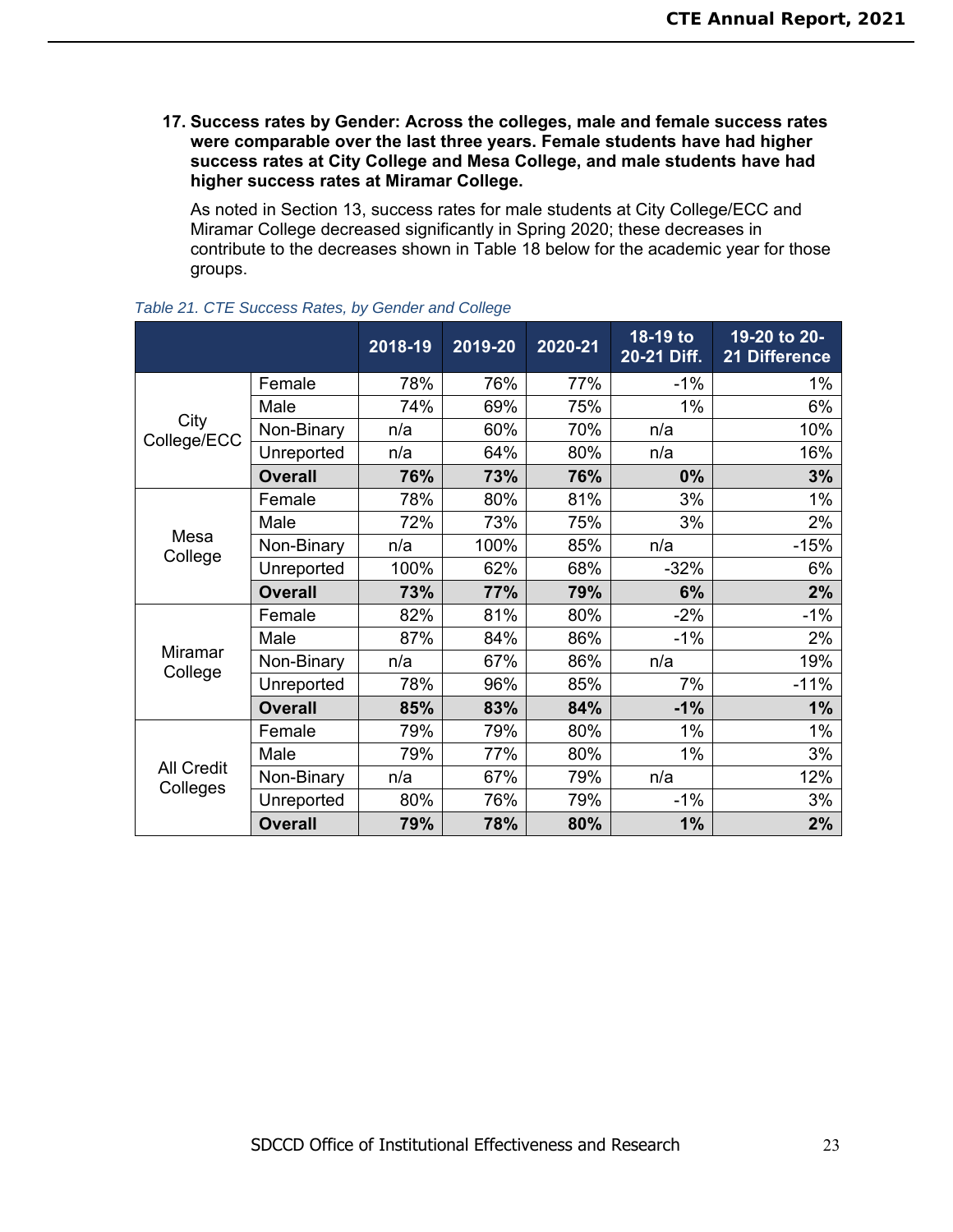# **Talking Points**

| <b>Report Finding</b>                                                                                                                                                                                                                                                                                                                                                                                                                                                                  | <b>Discussion</b>                                                                                                                                                                                                                                       |
|----------------------------------------------------------------------------------------------------------------------------------------------------------------------------------------------------------------------------------------------------------------------------------------------------------------------------------------------------------------------------------------------------------------------------------------------------------------------------------------|---------------------------------------------------------------------------------------------------------------------------------------------------------------------------------------------------------------------------------------------------------|
| Online CTE courses accounted for 42% of all<br>online sections across the district in 2019-20,<br>before instruction was moved online in response<br>to the COVID-19 pandemic (Section 2, page 7).<br>In 2020-21, when the majority CTE courses were<br>transitioned online, online success rates<br>increased 4% (Section 15, page 20). This<br>increase in success rates is remarkable as it<br>reflects the majority of CTE enrollments that year<br>(56,379, or 89% of the total). | CTE course offerings are<br>diverse, but the transition to<br>online instruction has not<br>impeded student success.                                                                                                                                    |
| Latinx representation in CTE courses is growing<br>(Section 7, page 14), but gaps in success rates<br>between Latinx students and the highest group<br>have grown larger (Section 16, page 22).                                                                                                                                                                                                                                                                                        | Latinx students represent the<br>largest or second-largest group<br>of CTE students at each<br>college. Success rate gaps for<br>this group represent an<br>increasingly concerning trend.                                                              |
| The gap between CTE success rates for African<br>American students and the highest group has<br>remained the largest over the last three years<br>(Section 16, page 22).                                                                                                                                                                                                                                                                                                               | Increased attention to support<br>strategies for African American<br>students is needed, as deep<br>challenges to their success<br>remain across the credit<br>colleges.                                                                                |
| The impact of COVID-19 on success rates varied<br>by gender, ethnicity, and college (Section 13,<br>page 19). Male Latinx and Pacific Islander<br>students, and female Multi-Ethnicity and Filipino<br>students all experienced larger decreases in<br>success rates from Spring 2019 to Spring 2020<br>than other groups. These trends vary by college<br>(see Tables 26 and 27, pages 29-30).                                                                                        | The intersections of ethnicity<br>and gender carry important<br>implications for how students'<br>lives were impacted by the<br>pandemic, and should inform<br>strategies implemented to help<br>these groups recover and<br>improve academic progress. |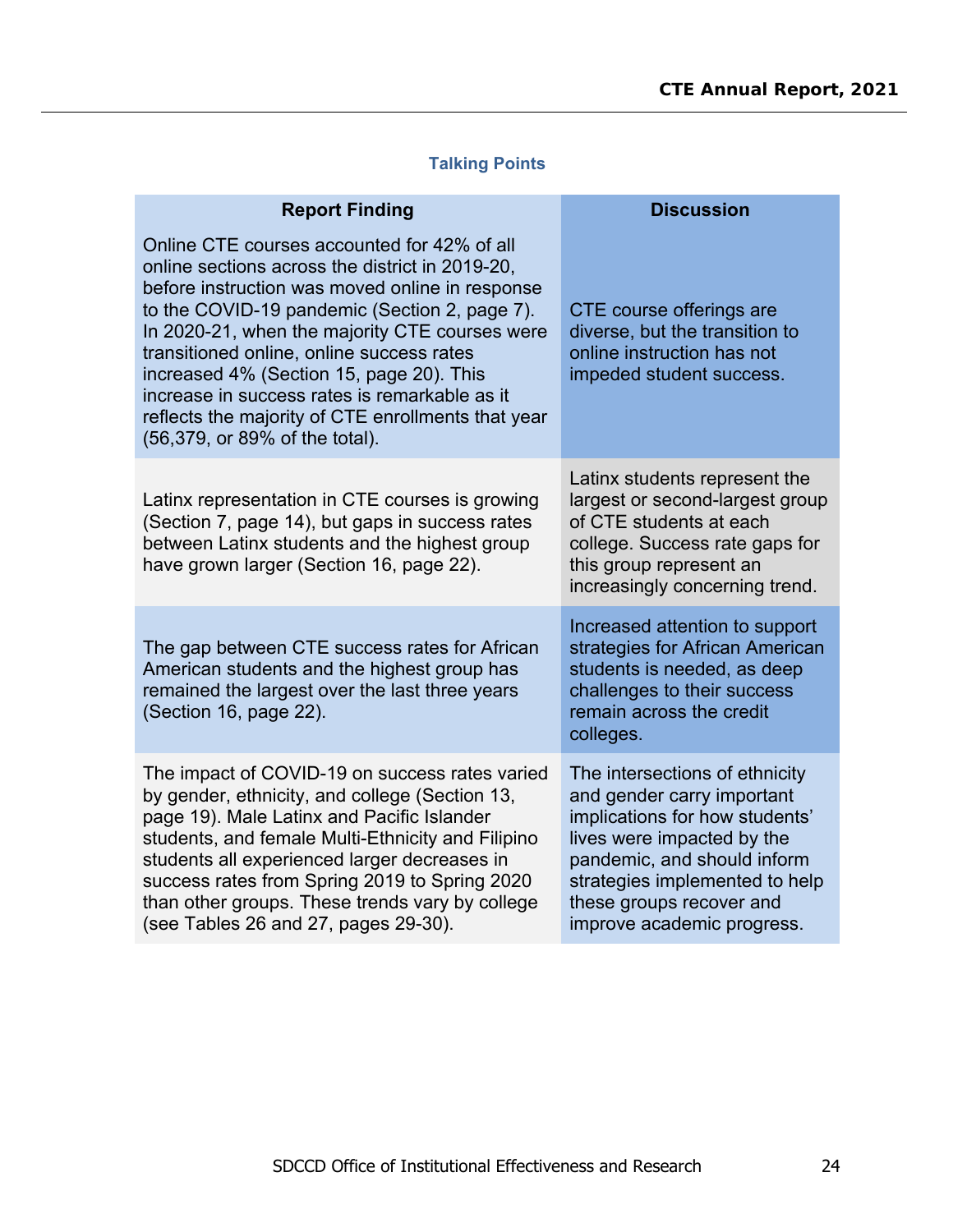## **Appendix**

|             |                 | 2018-19        | 2019-20        | 2020-21        | <b>3-Year Total</b> |
|-------------|-----------------|----------------|----------------|----------------|---------------------|
|             | <b>CHIL 101</b> | 21             | 20             | 20             | 61                  |
|             | <b>NUTR 150</b> | 12             | 18             | 19             | 49                  |
|             | <b>CISC 181</b> | 16             | 13             | 13             | 42                  |
|             | ACCT 116A       | 14             | 12             | 11             | 37                  |
|             | <b>RTVF 160</b> | 11             | 11             | 11             | 33                  |
|             | <b>ARTG 118</b> | 9              | 11             | 10             | 30                  |
|             | <b>BUSE 140</b> | 11             | 8              | 9              | 28                  |
|             | <b>WORK 270</b> | 15             | 10             | 1              | 26                  |
| City        | <b>BUSE 119</b> | 9              | 8              | 8              | 25                  |
| College/ECC | <b>BUSE 100</b> | $\overline{7}$ | 8              | 10             | 25                  |
|             | <b>ARTG 100</b> | $\overline{7}$ | 9              | 8              | 24                  |
|             | <b>ARTG 106</b> | $\overline{7}$ | 8              | 8              | 23                  |
|             | ACCT 116B       | 6              | 6              | $\overline{7}$ | 19                  |
|             | <b>PHOT 143</b> | $\overline{7}$ | 5              | 6              | 18                  |
|             | <b>MARK 100</b> | 5              | 6              | $\overline{7}$ | 18                  |
|             | COSM 090L       | 8              | $\overline{7}$ | 3              | 18                  |
|             | COSM 080L       | 8              | $\overline{7}$ | 3              | 18                  |
|             | <b>BUSE 092</b> | 6              | 6              | 6              | 18                  |
|             | <b>BUSE 140</b> | 35             | 33             | 27             | 95                  |
|             | <b>CISC 181</b> | 33             | 33             | 26             | 92                  |
|             | <b>NUTR 150</b> | 30             | 31             | 28             | 89                  |
|             | ACCT 116A       | 34             | 29             | 26             | 89                  |
|             | <b>BUSE 119</b> | 29             | 23             | 22             | 74                  |
|             | ACCT 116B       | 24             | 22             | 20             | 66                  |
|             | <b>MEDA 110</b> | 21             | 21             | 21             | 63                  |
| Mesa        | <b>CHIL 101</b> | 22             | 21             | 19             | 62                  |
| College     | <b>BUSE 100</b> | 23             | 20             | 18             | 61                  |
|             | <b>CISC 190</b> | 19             | 15             | 13             | 47                  |
|             | <b>WORK 270</b> | 10             | 17             | 16             | 43                  |
|             | <b>NUTR 153</b> | 10             | 12             | 12             | 34                  |
|             | <b>AMSL 150</b> | 9              | 11             | 10             | 30                  |
|             | <b>REAL 101</b> | 12             | 8              | $\overline{7}$ | 27                  |
|             | <b>MARK 100</b> | 10             | 9              | 8              | 27                  |

*Table 22. Top 15 CTE Course by Section Count, per college, part 1 of 2*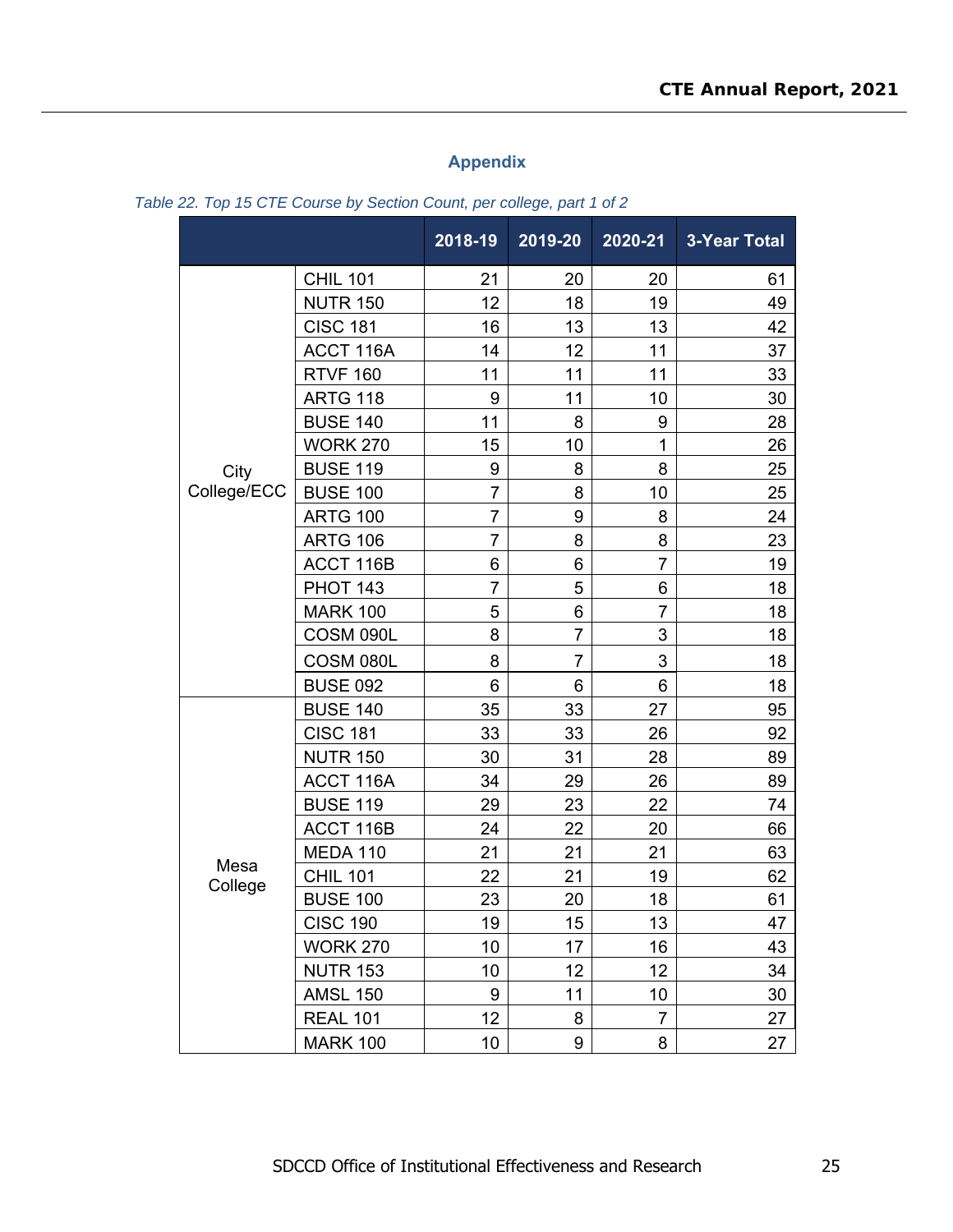|                |                 | 2018-19 | 2019-20 | 2020-21        | <b>3-Year Total</b> |
|----------------|-----------------|---------|---------|----------------|---------------------|
|                | ADJU 361R       | 30      | 21      | 37             | 88                  |
|                | <b>BUSE 100</b> | 21      | 19      | 19             | 59                  |
|                | EMGM 105A       | 23      | 21      | 14             | 58                  |
|                | <b>ADJU 101</b> | 20      | 16      | 16             | 52                  |
|                | <b>EMGM 106</b> | 23      | 12      | 14             | 49                  |
|                | ACCT 116A       | 17      | 14      | 16             | 47                  |
| <b>Miramar</b> | ADJU 300A       | 26      | 15      | 3              | 44                  |
| College        | ACCT 116B       | 13      | 13      | 13             | 39                  |
|                | <b>NUTR 150</b> | 14      | 14      | 10             | 38                  |
|                | <b>BUSE 140</b> | 14      | 10      | 10             | 34                  |
|                | <b>MARK 100</b> | 13      | 9       | 11             | 33                  |
|                | <b>BUSE 119</b> | 12      | 11      | 10             | 33                  |
|                | <b>CHIL 101</b> | 12      | 12      | 8              | 32                  |
|                | ADJU 361S       | 16      | 14      | $\mathbf{1}$   | 31                  |
|                | <b>ADJU 102</b> | 11      | 11      | $\overline{7}$ | 29                  |
|                | <b>PASV 530</b> | 59      | 57      | 53             | 169                 |
|                | <b>OFSY 575</b> | 54      | 35      | 29             | 118                 |
|                | <b>OFSY 596</b> | 58      | 41      | 18             | 117                 |
|                | <b>OFSY 541</b> | 54      | 40      | 15             | 109                 |
|                | <b>OFSY 577</b> | 53      | 33      | 13             | 99                  |
|                | <b>OFSY 528</b> | 45      | 29      | 6              | 80                  |
| College of     | <b>OFSY 500</b> | 44      | 29      | 6              | 79                  |
| Continuing     | <b>OFSY 501</b> | 43      | 24      | 6              | 73                  |
| Education      | <b>HLTH 605</b> | 25      | 21      | 24             | 70                  |
|                | <b>COMM 614</b> | 40      | 22      | 6              | 68                  |
|                | <b>COMP 628</b> | 40      | 20      | $\overline{7}$ | 67                  |
|                | <b>OFSY 599</b> | 39      | 23      | 4              | 66                  |
|                | <b>HMDV 626</b> | 30      | 32      | 4              | 66                  |
|                | <b>OFSY 516</b> | 38      | 12      | 15             | 65                  |
|                | <b>OFSY 510</b> | 39      | 23      | $\overline{2}$ | 64                  |

*Table 23. Top 15 CTE Course by Section Count, per college, part 2 of 2*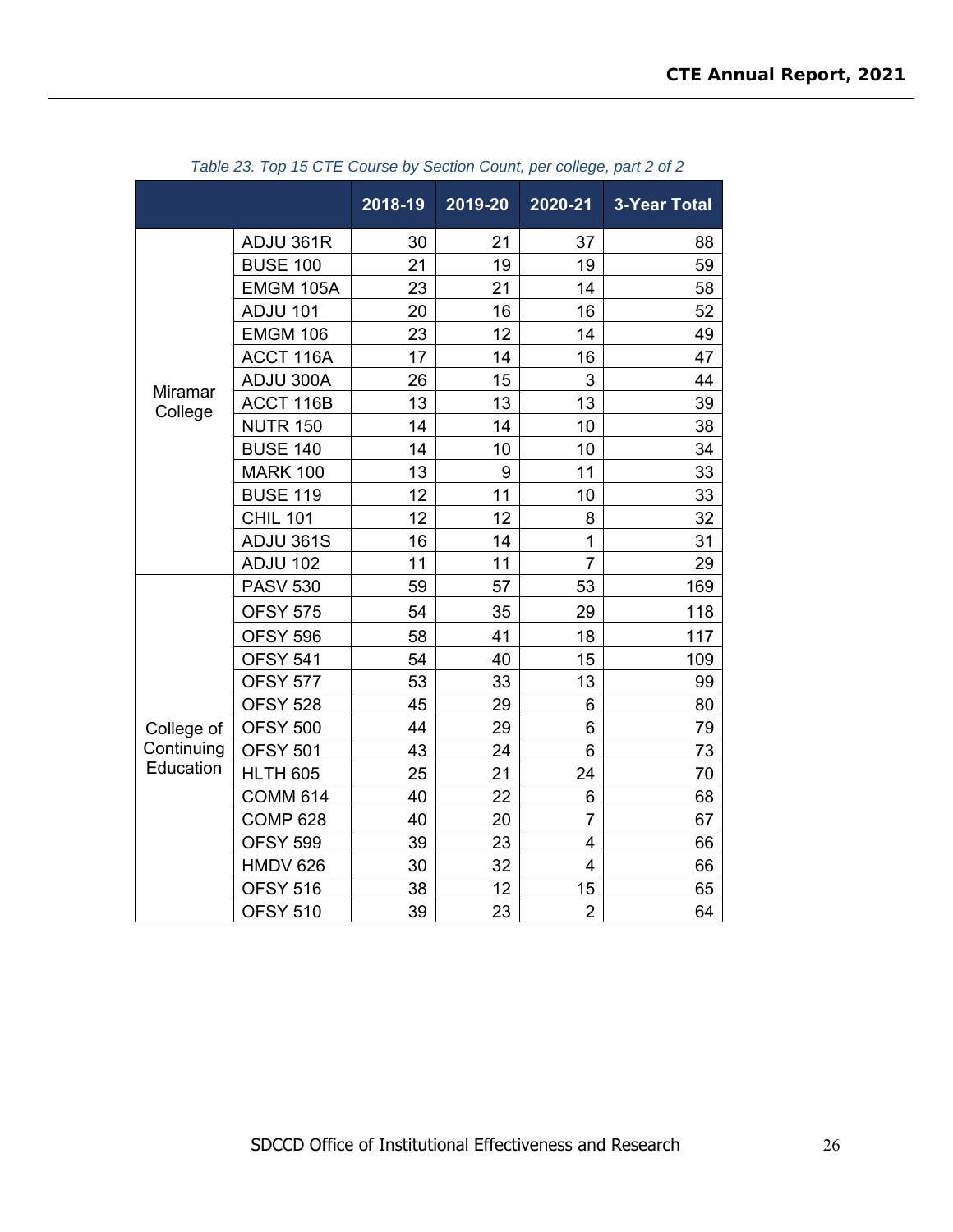|                                      | <b>Modality</b> | 2018-19 | 2019-20 | 2020-21 | 18-19 to<br>20-21 Diff. | 18-19 to 20-<br>21 % Change |
|--------------------------------------|-----------------|---------|---------|---------|-------------------------|-----------------------------|
| City College/ECC                     | Online          | 7,566   | 8,659   | 16,562  | 8,996                   | 119%                        |
|                                      | On-campus       | 11,313  | 10,183  | 378     | $-10,935$               | $-97%$                      |
|                                      | Online          | 11,562  | 13,905  | 23,868  | 12,306                  | 106%                        |
| Mesa College                         | On-campus       | 15,171  | 12,598  | 1,206   | $-13,965$               | $-92%$                      |
|                                      | Online          | 9,111   | 10,003  | 15,949  | 6,838                   | 75%                         |
| Miramar College                      | On-campus       | 19,231  | 14,677  | 5,668   | $-13,563$               | $-71%$                      |
| <b>All Credit</b><br><b>Colleges</b> | <b>Online</b>   | 28,239  | 32,567  | 56,379  | 28,140                  | 100%                        |
|                                      | On-campus       | 45,715  | 37,458  | 7,252   | $-38,463$               | $-84%$                      |

*Table 24. CTE Enrollments by Modality*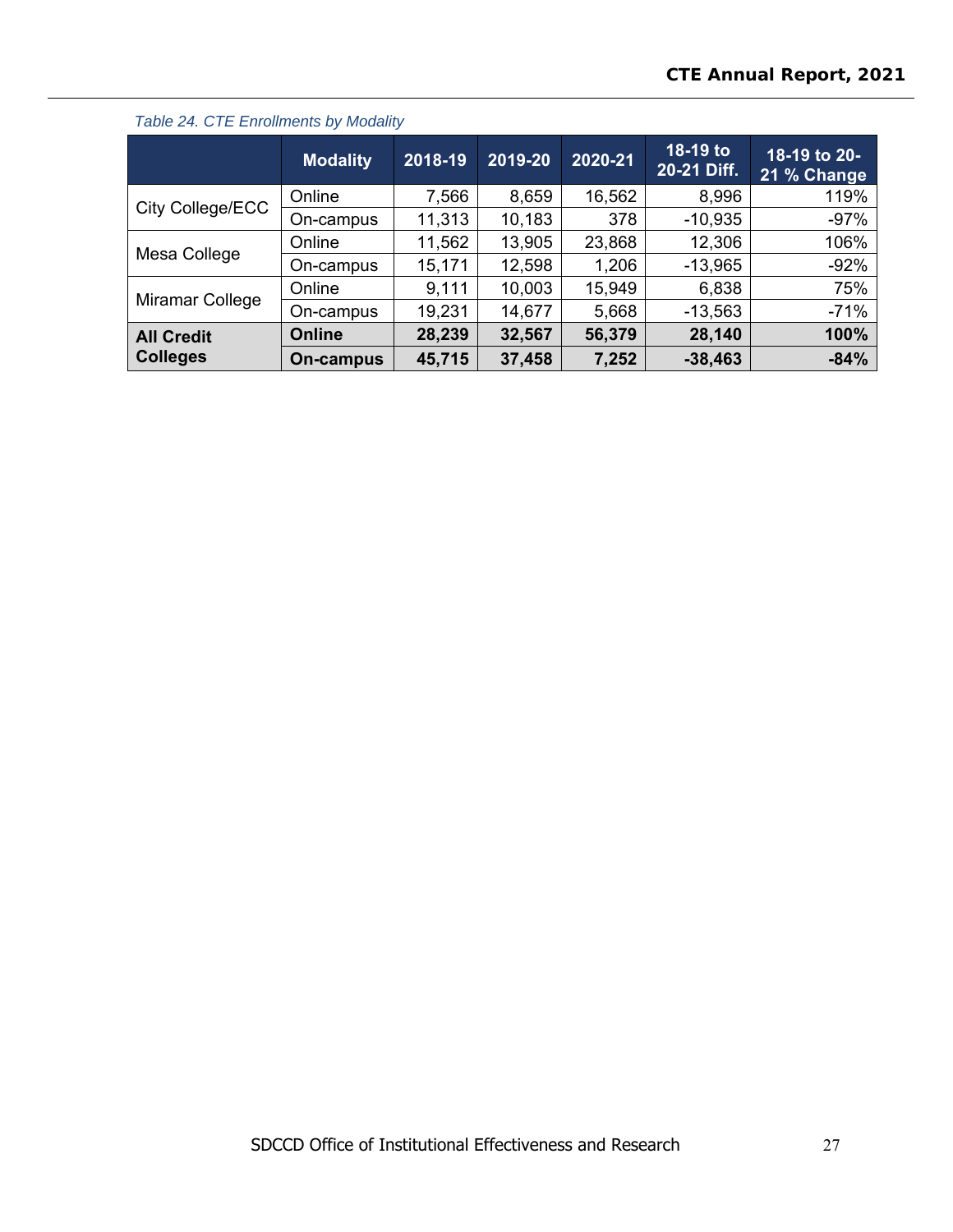|             |                        | 2018-19 | 2019-20 | 2020-21 | 18-19 to<br>20-21 Diff. |
|-------------|------------------------|---------|---------|---------|-------------------------|
|             | African American       | 67%     | 67%     | 69%     | 2%                      |
|             | Asian                  | 84%     | 80%     | 87%     | 3%                      |
|             | Filipino               | 81%     | 73%     | 78%     | $-3%$                   |
|             | Latinx                 | 73%     | 70%     | 72%     | $-1%$                   |
| City        | Multi-Ethnicity        | 77%     | 73%     | 73%     | $-4%$                   |
| College/ECC | <b>Native American</b> | 84%     | 67%     | 68%     | $-16%$                  |
|             | Pacific Islander       | 78%     | 75%     | 68%     | $-10%$                  |
|             | Unknown                | 75%     | 65%     | 74%     | $-1%$                   |
|             | White                  | 81%     | 78%     | 81%     | 0%                      |
|             | <b>Overall</b>         | 76%     | 73%     | 76%     | 0%                      |
|             | African American       | 61%     | 68%     | 70%     | 9%                      |
|             | Asian                  | 83%     | 86%     | 89%     | 6%                      |
|             | Filipino               | 78%     | 83%     | 85%     | 7%                      |
|             | Latinx                 | 72%     | 72%     | 73%     | 1%                      |
| Mesa        | Multi-Ethnicity        | 75%     | 76%     | 76%     | 1%                      |
| College     | <b>Native American</b> | 79%     | 86%     | 74%     | $-5%$                   |
|             | Pacific Islander       | 76%     | 78%     | 81%     | 5%                      |
|             | Unknown                | 81%     | 77%     | 79%     | $-2%$                   |
|             | White                  | 79%     | 80%     | 83%     | 4%                      |
|             | <b>Overall</b>         | 76%     | 77%     | 79%     | 3%                      |
|             | African American       | 75%     | 73%     | 75%     | 0%                      |
|             | Asian                  | 88%     | 86%     | 89%     | 1%                      |
|             | Filipino               | 84%     | 80%     | 84%     | $0\%$                   |
|             | Latinx                 | 81%     | 79%     | 79%     | $-2%$                   |
| Miramar     | Multi-Ethnicity        | 81%     | 80%     | 80%     | $-1%$                   |
| College     | <b>Native American</b> | 87%     | 81%     | 82%     | $-5%$                   |
|             | Pacific Islander       | 85%     | 76%     | 85%     | $0\%$                   |
|             | Unknown                | 91%     | 87%     | 81%     | $-10%$                  |
|             | White                  | 88%     | 87%     | 88%     | 0%                      |
|             | <b>Overall</b>         | 85%     | 83%     | 84%     | $-1%$                   |

## *Table 25. CTE Success Rates, by Ethnicity, by College*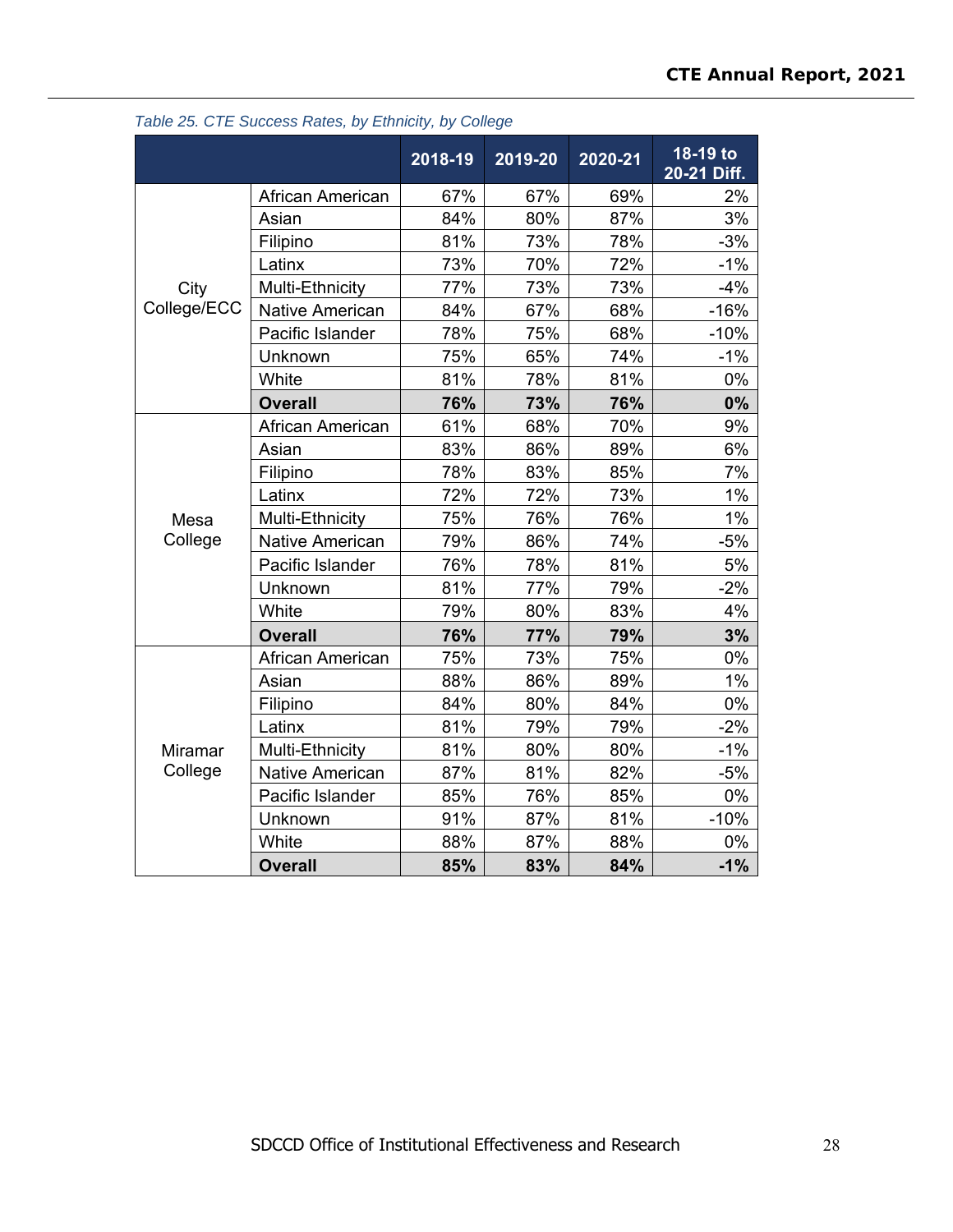|                        |                        | 2019 | 2020 | 2021 | Spr. 19 to<br>Spr. 20 Diff. |
|------------------------|------------------------|------|------|------|-----------------------------|
|                        | African American       | 58%  | 61%  | 61%  | 3%                          |
|                        | Asian                  | 84%  | 69%  | 83%  | $-15%$                      |
|                        | Filipino               | 76%  | 73%  | 84%  | $-3%$                       |
|                        | Latinx                 | 74%  | 63%  | 72%  | $-11%$                      |
| City                   | Multi-Ethnicity        | 72%  | 70%  | 70%  | $-2%$                       |
| College/<br><b>ECC</b> | <b>Native American</b> | 95%  | 68%  | 58%  | $-27%$                      |
|                        | Pacific Islander       | 75%  | 66%  | 85%  | $-9%$                       |
|                        | Unknown                | 78%  | 56%  | 79%  | $-22%$                      |
|                        | White                  | 78%  | 70%  | 81%  | $-8%$                       |
|                        | <b>Total</b>           | 75%  | 66%  | 75%  | $-9%$                       |
|                        | African American       | 57%  | 62%  | 69%  | 5%                          |
|                        | Asian                  | 80%  | 80%  | 83%  | $0\%$                       |
|                        | Filipino               | 74%  | 79%  | 85%  | 5%                          |
|                        | Latinx                 | 71%  | 68%  | 66%  | $-3%$                       |
| Mesa                   | Multi-Ethnicity        | 73%  | 74%  | 76%  | 1%                          |
| College                | <b>Native American</b> | 50%  | 90%  | 70%  | 40%                         |
|                        | Pacific Islander       | 58%  | 67%  | 78%  | 9%                          |
|                        | Unknown                | 66%  | 70%  | 81%  | 4%                          |
|                        | White                  | 77%  | 75%  | 80%  | $-2%$                       |
|                        | <b>Total</b>           | 73%  | 72%  | 75%  | $-1%$                       |
|                        | African American       | 78%  | 70%  | 72%  | $-8%$                       |
|                        | Asian                  | 88%  | 86%  | 87%  | $-2%$                       |
|                        | Filipino               | 83%  | 78%  | 88%  | $-5%$                       |
|                        | Latinx                 | 84%  | 76%  | 83%  | $-8%$                       |
| <b>Miramar</b>         | Multi-Ethnicity        | 85%  | 75%  | 80%  | $-10%$                      |
| College                | <b>Native American</b> | 85%  | 88%  | 78%  | 3%                          |
|                        | Pacific Islander       | 93%  | 64%  | 92%  | $-29%$                      |
|                        | Unknown                | 91%  | 81%  | 78%  | $-10%$                      |
|                        | White                  | 89%  | 83%  | 89%  | $-6%$                       |
|                        | <b>Total</b>           | 87%  | 79%  | 85%  | $-8%$                       |

*Table 26. Spring CTE Success Rates for Male students, by Ethnicity and College*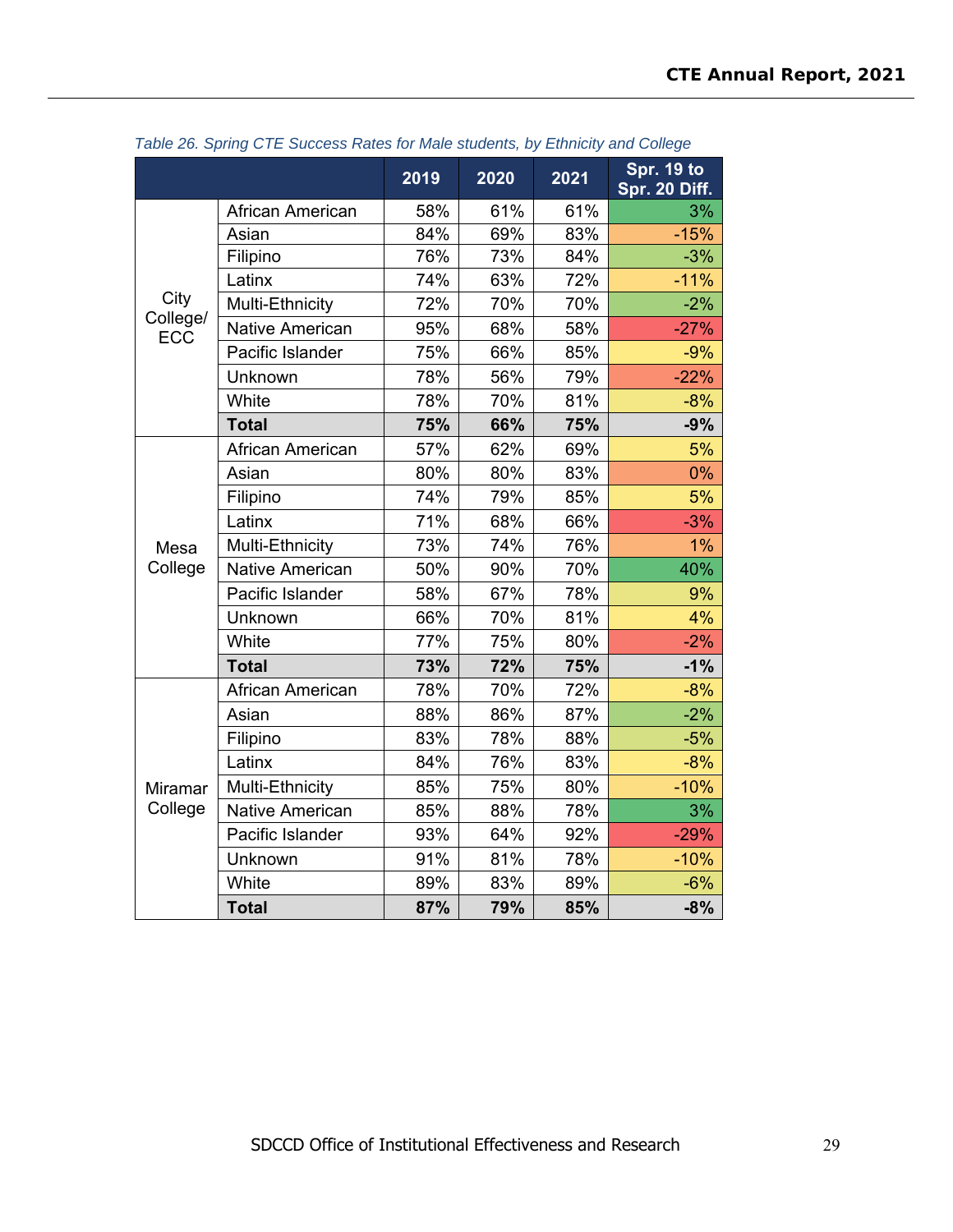|                  |                        | 2019 | 2020 | 2021 | <b>Spr. 19 to</b><br>Spr. 20 Diff. |
|------------------|------------------------|------|------|------|------------------------------------|
|                  | African American       | 74%  | 66%  | 70%  | $-8%$                              |
|                  | Asian                  | 85%  | 81%  | 89%  | $-4%$                              |
|                  | Filipino               | 86%  | 74%  | 81%  | $-12%$                             |
|                  | Latinx                 | 74%  | 71%  | 72%  | $-3%$                              |
| City<br>College/ | Multi-Ethnicity        | 82%  | 72%  | 73%  | $-10%$                             |
| <b>ECC</b>       | <b>Native American</b> | 73%  | 74%  | 90%  | 1%                                 |
|                  | Pacific Islander       | 72%  | 79%  | 58%  | 7%                                 |
|                  | Unknown                | 72%  | 76%  | 75%  | 4%                                 |
|                  | White                  | 86%  | 79%  | 84%  | $-7%$                              |
|                  | <b>Total</b>           | 79%  | 73%  | 77%  | $-6%$                              |
|                  | African American       | 62%  | 73%  | 73%  | 11%                                |
|                  | Asian                  | 85%  | 89%  | 91%  | 4%                                 |
|                  | Filipino               | 78%  | 84%  | 86%  | 6%                                 |
|                  | Latinx                 | 76%  | 75%  | 74%  | $-1%$                              |
| Mesa             | Multi-Ethnicity        | 82%  | 75%  | 78%  | $-7%$                              |
| College          | <b>Native American</b> | 83%  | 90%  | 100% | 7%                                 |
|                  | Pacific Islander       | 86%  | 81%  | 79%  | $-5%$                              |
|                  | Unknown                | 81%  | 81%  | 85%  | 0%                                 |
|                  | White                  | 82%  | 84%  | 86%  | 2%                                 |
|                  | <b>Total</b>           | 78%  | 80%  | 81%  | 2%                                 |
|                  | African American       | 71%  | 70%  | 74%  | $-1%$                              |
|                  | Asian                  | 90%  | 85%  | 90%  | $-5%$                              |
|                  | Filipino               | 84%  | 76%  | 74%  | $-8%$                              |
|                  | Latinx                 | 76%  | 74%  | 74%  | $-2%$                              |
| <b>Miramar</b>   | Multi-Ethnicity        | 85%  | 81%  | 78%  | $-4%$                              |
| College          | <b>Native American</b> | 69%  | 67%  | 83%  | $-2%$                              |
|                  | Pacific Islander       | 47%  | 53%  | 47%  | 6%                                 |
|                  | Unknown                | 87%  | 80%  | 81%  | $-7%$                              |
|                  | White                  | 85%  | 83%  | 85%  | $-2%$                              |
|                  | <b>Total</b>           | 82%  | 79%  | 80%  | $-3%$                              |

*Table 27. Spring CTE Success Rates for Female Students, by Ethnicity and College*